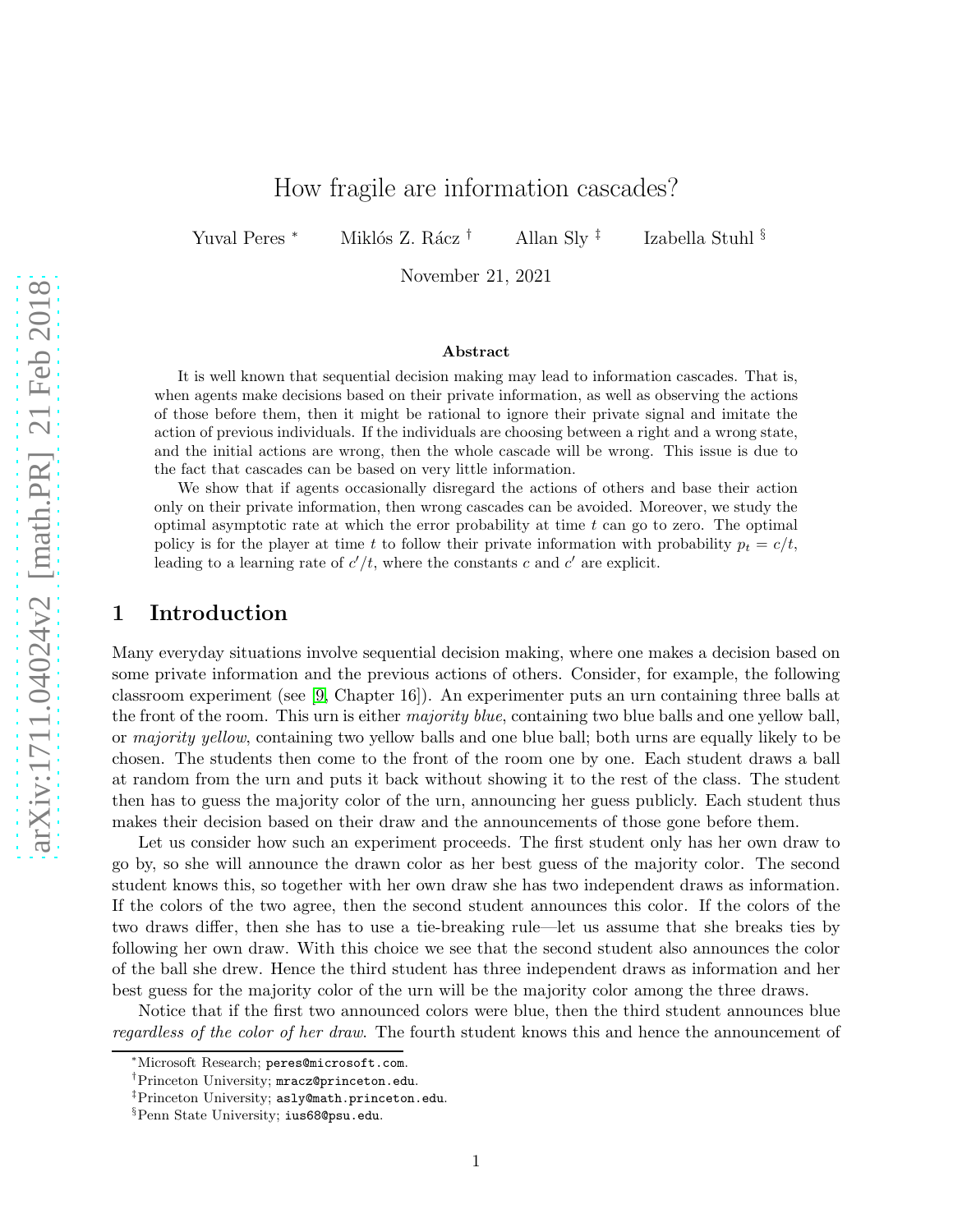the third student has no information value. The fourth student is thus in the same situation as the third one and will also just announce blue following the first two students. Following the same logic, all subsequent students will announce blue, regardless of the color of their draw. This phenomenon is known as *herding* or as an *information cascade*. Its study was originated by Banerjee [\[4\]](#page-16-1) and by Bikhchandani, Hirshleifer, and Welch [\[6\]](#page-16-2), independently and concurrently; we refer to Easley and Kleinberg [\[9,](#page-16-0) Chapter 16] for an exposition.

The main issue with information cascades is that they can be *wrong*. For instance, it might be that the urn is majority yellow, but the first two students draw a blue ball and announce blue, and hence *everyone* announces blue as their guess. The main cause of this is that information cascades can be based on very little information: the actions of a few initial actors can determine all subsequent actions. This also explains why information cascades are *fragile*: if additional information is revealed (e.g., someone reveals not only their action but also their private signal) or if some people deviate from rational behavior, then wrong information cascades can be broken. The focus of this paper is to analyze the fragility of information cascades quantitatively.

To this end, we study a variant of the simple model of sequential decision making studied previously, where not all agents are Bayesian: some are "revealers", who disregard the actions of others and act solely based on their private signal. This is motivated by both empirical results from laboratory experiments on human behavior in such a setting [\[3\]](#page-16-3), as well as theoretical considerations [\[5\]](#page-16-4); see Section [1.3](#page-3-0) for further discussion of related work. We assume that the player at time t is a revealer with probability  $p_t$ , independently of everything else, and is a Bayesian otherwise. While agents do not know whether those before them were Bayesians or revealers, this process still introduces additional information that can be useful for making inferences. Are wrong information cascades broken in such a model? That is, do people eventually learn the "correct" action?

We show that the answer is yes: there exist revealing probabilities  ${p_t}_{t=1}^{\infty}$  such that learning occurs. Moreover, we study the optimal asymptotic rate at which the error probability at time t can go to zero. We show that the optimal policy is for the player at time  $t$  to follow their private information with probability  $p_t = c/t$ , leading to a learning rate of  $c'/t$ , where the constants c and  $c'$  are explicit.

#### <span id="page-1-0"></span>1.1 Model and main result

We describe the simplest case of the model first, in order to focus on the conceptual points; we discuss generalizations at the end of the paper. The state of the world is  $\theta \in \{1,2\}$ , chosen uniformly at random, that is,  $\mathbb{P}(\theta = 1) = \mathbb{P}(\theta = 2) = 1/2$ . At times  $t = 1, 2, 3, \dots$  players try to guess the state of the world, based on their private information, as well as observing the actions (guesses) of those before them.

The private signals are drawn in the following way. There is an urn that contains two types of balls: type 1 balls are blue and type 2 balls are yellow. Given  $\theta$ , there are a balls of type  $\theta$  in the urn and b balls of the other type, where we assume that  $a > b > 0$ . Each player draws a single ball (with replacement) from the urn, its color is their private signal. In other words, the private signals  $X_1, X_2, \ldots$  are i.i.d. with the following distribution:

$$
\mathbb{P}(X_1 = 1 | \theta = 1) = \frac{a}{a+b}, \qquad \mathbb{P}(X_1 = 2 | \theta = 1) = \frac{b}{a+b}, \n\mathbb{P}(X_1 = 1 | \theta = 2) = \frac{b}{a+b}, \qquad \mathbb{P}(X_1 = 2 | \theta = 2) = \frac{a}{a+b}.
$$

The goal of the players is to guess the majority color (type) of the balls in the urn. We denote the actions (guesses) of the players by  $Z_1, Z_2, \ldots$ . We assume that each player is one of two kinds: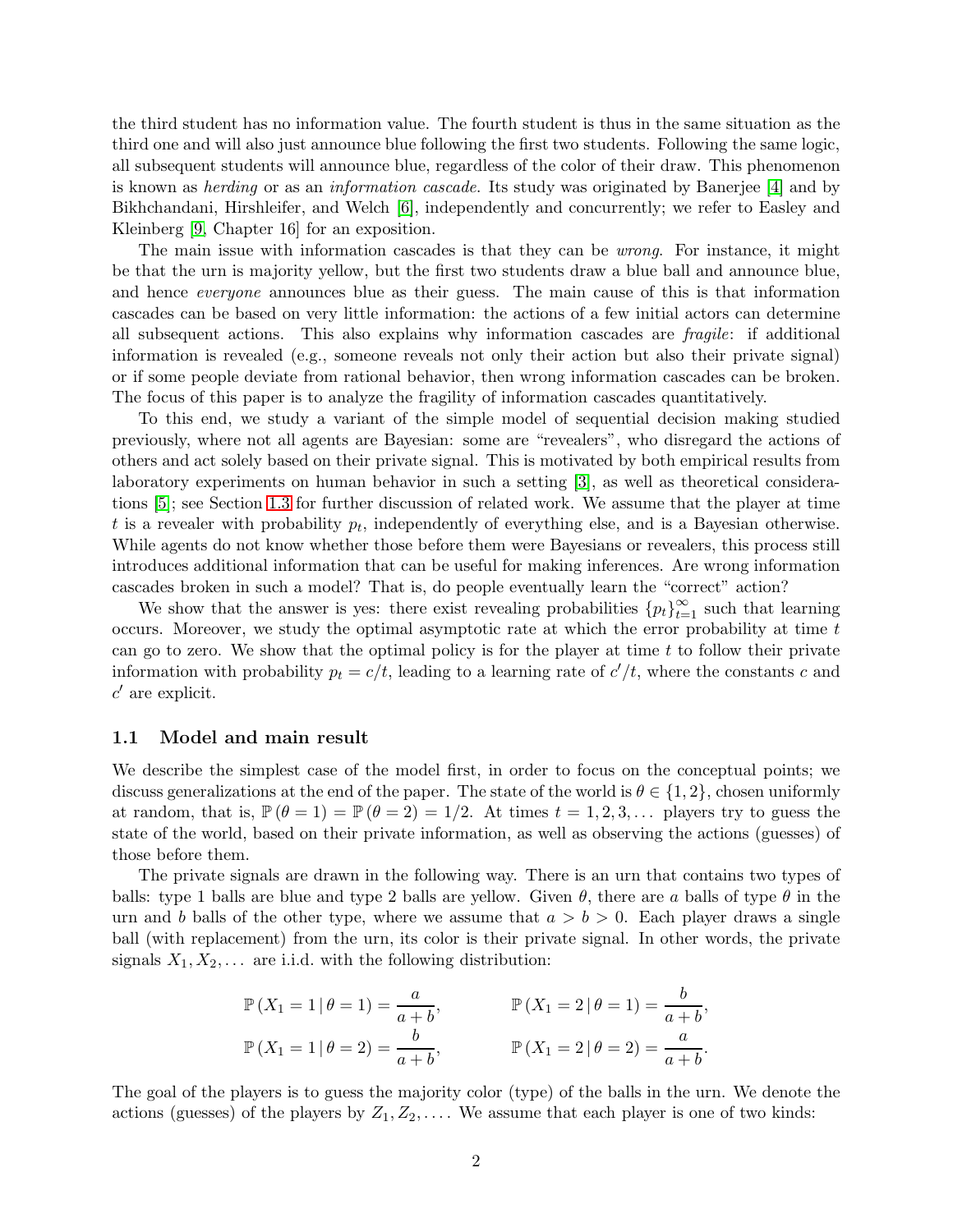- a *Bayesian*, whose guess is the maximum a posteriori (MAP) estimate<sup>[1](#page-2-0)</sup>; or
- a *revealer*, whose guess is their private signal.

We assume that player  $t$  is a revealer with probability  $p_t$ , independently of everything else. Formally, let  $I_1, I_2, \ldots$  be independent Bernoulli random variables (and also independent of everything else) such that  $\mathbb{E}[I_t] = p_t$ . If  $I_t = 0$ , then player t is a Bayesian and hence  $Z_t = \text{MAP}(Z_1, \ldots, Z_{t-1}, X_t)$ , while if  $I_t = 1$ , then player t is a revealer and hence  $Z_t = X_t$ . Note that players do not know whether the players before them are Bayesians or revealers. We do assume, however, that the players know the probabilities  $\{p_t\}_{t=1}^{\infty}$ .

The players aim to learn the majority color/type of the urn, that is, to learn  $\theta$ , and also to minimize the probability of an incorrect guess. Denote by

$$
\mathbf{E}_{t} := \mathbb{P}\left(Z_{t} \neq \theta\right)
$$

the probability that the guess of player  $t$  is incorrect. We aim to understand the optimal asymptotic rate at which the error probability  $E_t$  can go to zero; the following theorem is our main result.

<span id="page-2-3"></span>Theorem 1.1. *Consider the model described above and let*

<span id="page-2-1"></span>
$$
\kappa_{\star} \equiv \kappa_{\star} (a, b) := \frac{1}{1 + \frac{a/b - 1}{\log a/b} \left( \log \left( \frac{a/b - 1}{\log a/b} \right) - 1 \right)}.
$$
\n(1.1)

*We have that*

$$
\inf_{\{p_t\}_{t=1}^{\infty}} \limsup_{t \to \infty} t E_t = \kappa_\star (a, b).
$$
\n(1.2)

That is, the optimal rate of learning is  $1/t$ , and we obtain the specific constant as well in [\(1.1\)](#page-2-1). As we shall see, one can get arbitrarily close to the optimum by taking

<span id="page-2-2"></span>
$$
p_t = (1 + \varepsilon) \frac{a+b}{b} \cdot \frac{\kappa_\star(a,b)}{t} \wedge 1 \tag{1.3}
$$

for  $t \geq 1$ , where  $\varepsilon > 0$  is arbitrary (and where we use the standard notation  $x \wedge y := \min\{x, y\}$ ).

### 1.2 Heuristic explanation of the optimal rate of learning

We now provide intuition for why  $1/t$  is the optimal order for the rate of learning, as well as the reasons behind the constant in  $(1.1)$ . First, note that the probability that player t is a revealer and draws a ball of the minority color is  $\frac{b}{a+b}p_t$ . When this occurs, player t guesses incorrectly, implying that  $\mathbf{E}_t \geq \frac{b}{a+b}p_t$ . So in order for the error probability  $\mathbf{E}_t$  to go to zero,  $p_t$  must go to zero as  $t \to \infty$ .

On the other hand,  $p_t$  cannot go to zero too quickly. If  $\sum_{t=1}^{\infty} p_t < \infty$ , then by the Borel-Cantelli lemma there will be only finitely many revealers almost surely. This leads to a situation similar to when there are no revealers: if a correct cascade has not started before the last revealer, then there is a constant probability of ending up in a wrong cascade.

In fact,  $p_t$  should decay as  $1/t$  to achieve the optimal rate of learning. To see a lower bound of this order, let  $p_t = \delta/t$  for  $\delta$  small. By a Chernoff bound, with high probability there will be at most  $2\delta \log t$  revealers among the first t players. If the first two players and all revealers until time t draw balls of the minority color, then so will every player until time t. This event has probability at least  $c (b/(a+b))^{2\delta \log t}$  for some constant c, which is greater than  $t^{-\epsilon}$  if  $\delta > 0$  is small enough.

<span id="page-2-0"></span> $1$ We assume that if the posteriors are equal, then a Bayesian follows their private signal.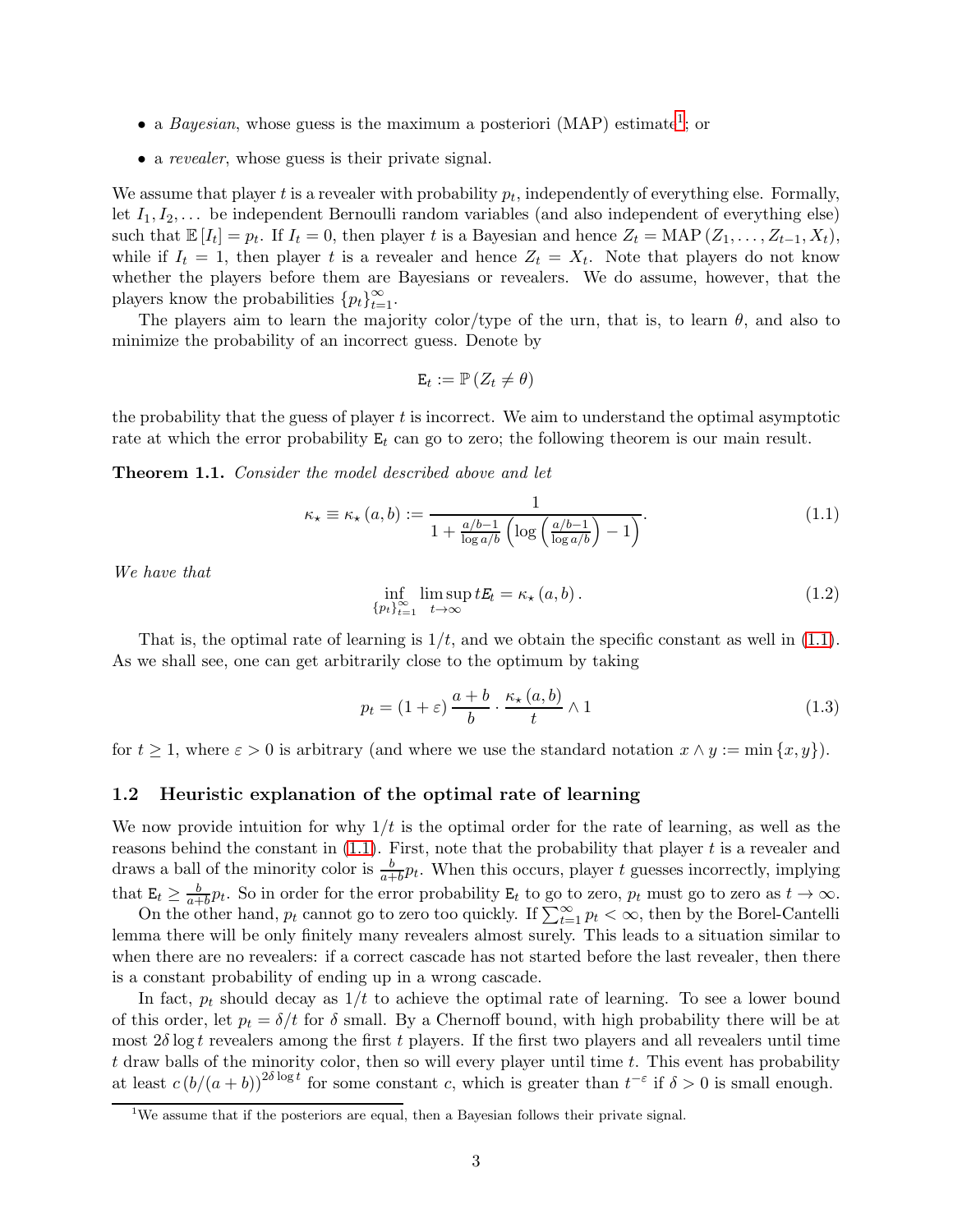To see an upper bound, we now argue that if  $p_t = C/t$  with C large enough, then the probability that a wrong cascade (among Bayesians) lasts until time t is  $o(1/t)$ . Indeed, in such a cascade some of the revealers will be visible—precisely those that deviate from the cascade consensus. The player at time k has probability  $\frac{a}{a+b}p_k$  to be a revealer who draws the majority color, and probability b  $\frac{b}{a+b}p_k$  to be a revealer who draws the minority color. Hence in a wrong cascade there will be, in expectation,  $\frac{a}{a+b}C$  log t deviations from the cascade consensus by time t, while in a right cascade the expected number of deviations is only  $\frac{b}{a+b}C \log t$ . The total number of deviations by time t will roughly be Poisson distributed. The probability that a Poi $(\lambda)$  random variable is larger by a constant factor than its mean is exponentially small in  $\lambda$  and here  $\lambda$  is on the order of log t. Hence by taking C large this exponential in C log t will be  $o(1/t)$ .

In fact, the heuristics of the previous paragraph give the right constant as well. To distinguish between right and wrong cascades we need to distinguish between Poi  $\left(\frac{a}{a+b}C\log t\right)$  and Poi  $\left(\frac{b}{a+b}C\log t\right)$  random variables. The total variation distance between them satisfies

<span id="page-3-1"></span>
$$
1 - TV \left( \text{Poi}\left(\frac{a}{a+b}C \log t\right), \text{Poi}\left(\frac{b}{a+b}C \log t\right) \right) = t^{-(1+o(1))f(a,b,C)} \tag{1.4}
$$

for some (explicit) function  $f(a, b, C)$ . The right hand side of [\(1.4\)](#page-3-1) is roughly the error probability if player t is a Bayesian. This term should be balanced with the term  $\frac{b}{a+b}p_t = \frac{bC}{a+b}p_t$  $\frac{bC}{a+b} \cdot \frac{1}{t}$  $\frac{1}{t}$  coming from player  $t$  being a revealer and drawing a ball of the minority color. This balancing requires choosing  $C = C(a, b)$  such that  $f(a, b, C) = 1$ , which occurs when  $C = \frac{a+b}{b}$  $\frac{b}{b} \kappa_{\star} (a, b)$ , just as in [\(1.3\)](#page-2-2).

#### <span id="page-3-0"></span>1.3 Related work

The special case of the model described in the previous subsection where every agent is Bayesian (i.e., with  $p_t = 0$  for every  $t \ge 1$ ) is identical to the model described in the exposition of Easley and Kleinberg [\[9,](#page-16-0) Chapter 16]. The original model of Bikhchandani, Hirshleifer, and Welch [\[6\]](#page-16-2) differs only in its tie-breaking rule (breaking ties by flipping a fair coin), while that of Banerjee [\[4\]](#page-16-1) differs in the signal distribution (false signals are drawn from a continuous distribution). Despite these minor differences, these models all share the same phenomenological behavior as described in the introductory paragraphs.

In particular, Bikhchandani et al. [\[6\]](#page-16-2) emphasize the *fragility* of information cascades with respect to different types of shocks, as prior work on conforming behavior could not explain this phenomenon. They show examples from numerous fields (e.g., politics, zoology, medicine, and finance) where cascades occur and are fragile. The current paper can be viewed as a more detailed quantitative exploration of the fragility of cascades. What amount of additional information is needed to break wrong cascades? What is the optimal rate of learning that can be achieved?

One possible source of additional information comes from people not acting in a rational, Bayesian manner. It is well documented that human behavior is often irrational (see, e.g., [\[14\]](#page-16-5)). In the information cascades setting, laboratory experiments by Anderson and Holt [\[3\]](#page-16-3) show that while most participants act rationally, many do not. When deviations from rational behavior occur, participants often act mainly or solely based on their private information, disregarding the information in the actions of those before them.<sup>[2](#page-3-2)</sup> Such individuals effectively reveal their private signal, which is valuable information for those coming after them. The model described in Section [1.1,](#page-1-0) which contains *Bayesians* and *revealers*, captures this empirically observed behavioral phenomenon.

<span id="page-3-2"></span><sup>&</sup>lt;sup>2</sup>See also related experiments and results by Celen and Kariv  $[7]$  for a setting with continuous signals.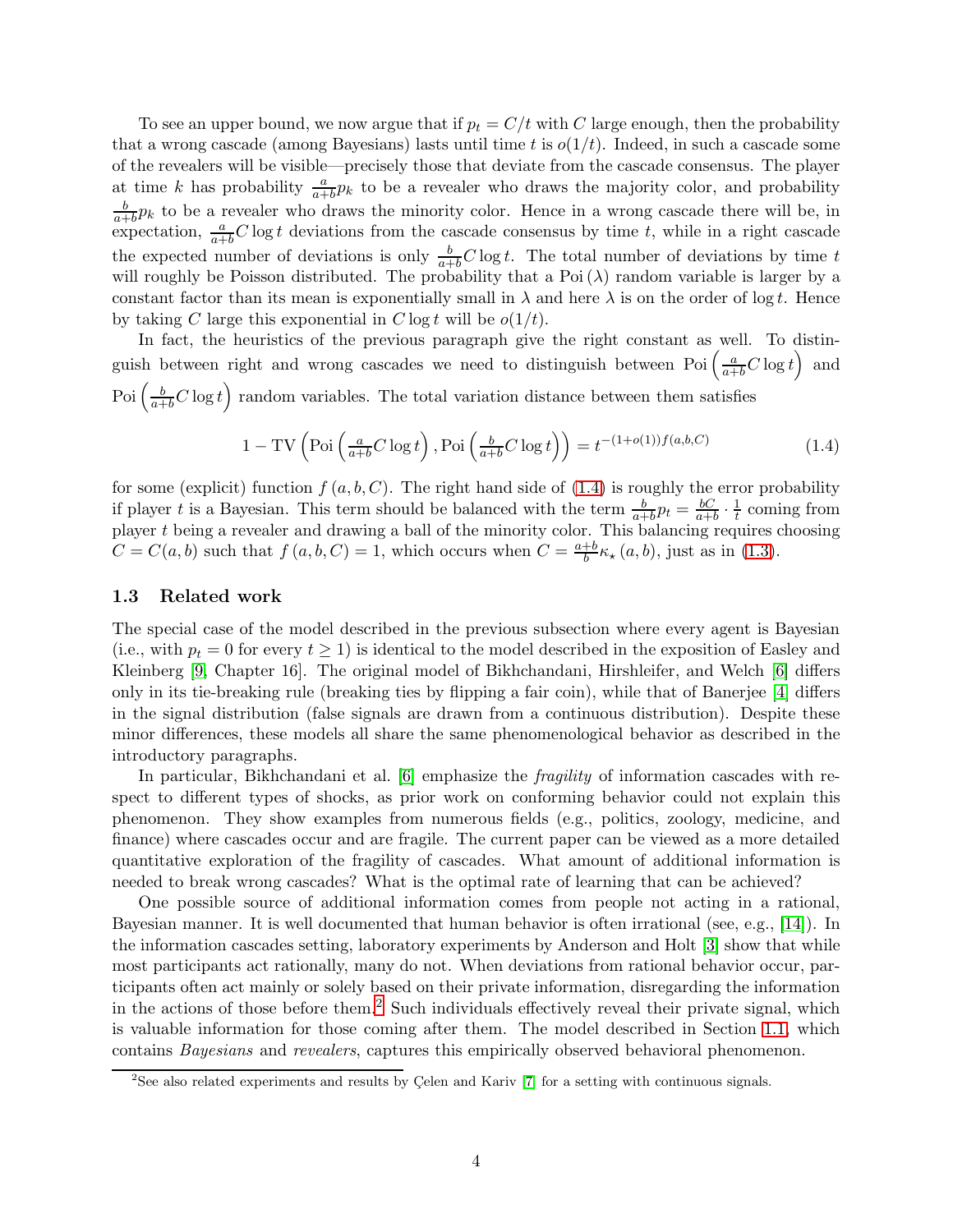A closely related model was introduced and studied by Bernardo and Welch [\[5\]](#page-16-4). This model also contains two types of individuals: (1) rational ones and (2) overconfident ones, termed "entrepreneurs", who put more weight on their private signal than a rational individual would. As the authors mention in their paper, their motivation was not to show that information cascades can be broken by overconfident behavior, but rather to offer a simple explanation for the existence of overconfident individuals based on group selection principles. Nevertheless, since here our focus is on breaking wrong information cascades, we compare our work with theirs in this regard.

In [\[5\]](#page-16-4) the overconfidence of entrepreneurs is termed "modest" if they still put positive weight on the information from individuals before them, and it is termed "extreme" if they act solely based on their private signal. If the overconfidence of entrepreneurs is modest, then still a wrong cascade occurs with positive probability, bounded away from zero, which is undesirable. Only if the overconfidence of entrepreneurs is extreme—as in the model in Section [1.1—](#page-1-0)can learning occur eventually with probability one. Bernardo and Welch study their model via simulations which, in the extreme overconfidence setting, suggest that a vanishing fraction of entrepreneurs is optimal. Our work is a rigorous and much more detailed study of this model<sup>[3](#page-4-0)</sup>; in particular, our results imply that the optimal number of entrepreneurs is *logarithmic* in the size of the group.

The recent work of Cheng, Hann-Caruthers, and Tamuz [\[8\]](#page-16-7) also considers sequential learning models with non-Bayesian agents and shows that wrong cascades can be avoided if there are some non-Bayesian agents. However, they assume (like in [\[5\]](#page-16-4)) that each agent knows which of the previous agents were revealers, an assumption that we do not make. More importantly, the main contribution of the current paper is the explicit characterization of the optimal rate of learning.

Another possible source of additional information is using the first few agents as "guinea pigs", that is, forcing them to follow their private signals; see the work of Sgroi [\[20\]](#page-17-0). Le, Subramanian, and Berry [\[16\]](#page-16-8) point out that this is related to the multi-armed bandit literature, with guinea pigs corresponding to agents used for exploring [\[15,](#page-16-9) [2\]](#page-16-10). They also mention that it follows from this literature that the optimal number of guinea pigs is logarithmic in the number of agents [\[2\]](#page-16-10); this is consistent with our results, albeit in a slightly different setting.

The framework for sequential decision making described in this paper assumes finite discrete private signals. If the informativeness of private signals is unbounded (e.g., Gaussian signals), then wrong cascades do not form and asymptotic learning occurs [\[21\]](#page-17-1). In such settings the main question concerns the speed of asymptotic learning, see, for instance, the work of Hann-Caruthers, Martynov, and Tamuz [\[12\]](#page-16-11).

The framework of this paper also fits into the broader field of social learning. In particular, there is a large literature on learning in social networks. Acemoglu, Dahleh, Lobel, and Ozdaglar [\[1\]](#page-15-0) consider a model of sequential decision making where agents act only once, but each agent can only observe a *subset* of previous actions, based on a stochastic social network. One of their results is that asymptotic learning occurs even if private signals have bounded informativeness if there are sufficiently many individuals whose neighborhoods are non-persuasive and hence whose action will necessarily be influenced by their private signal. Similar to revealers in the model described in Section [1.1,](#page-1-0) these individuals provide a sufficient amount of information for those coming after them to lead to asymptotic learning.

Another typical setting that is studied involves agents who take repeated actions based on their private signal, as well as observing the actions of their neighbors in the network. The main questions include whether or not all agents learn the correct action eventually, what is the speed of learning if it occurs, and how do these depend on the network topology. We highlight recent work

<span id="page-4-0"></span> $3$ We note that there are small differences in the model studied here and the model of Bernardo and Welch [\[5\]](#page-16-4); for instance, in [\[5\]](#page-16-4) it is assumed that the identities of entrepreneurs are known whereas we do not make this assumption.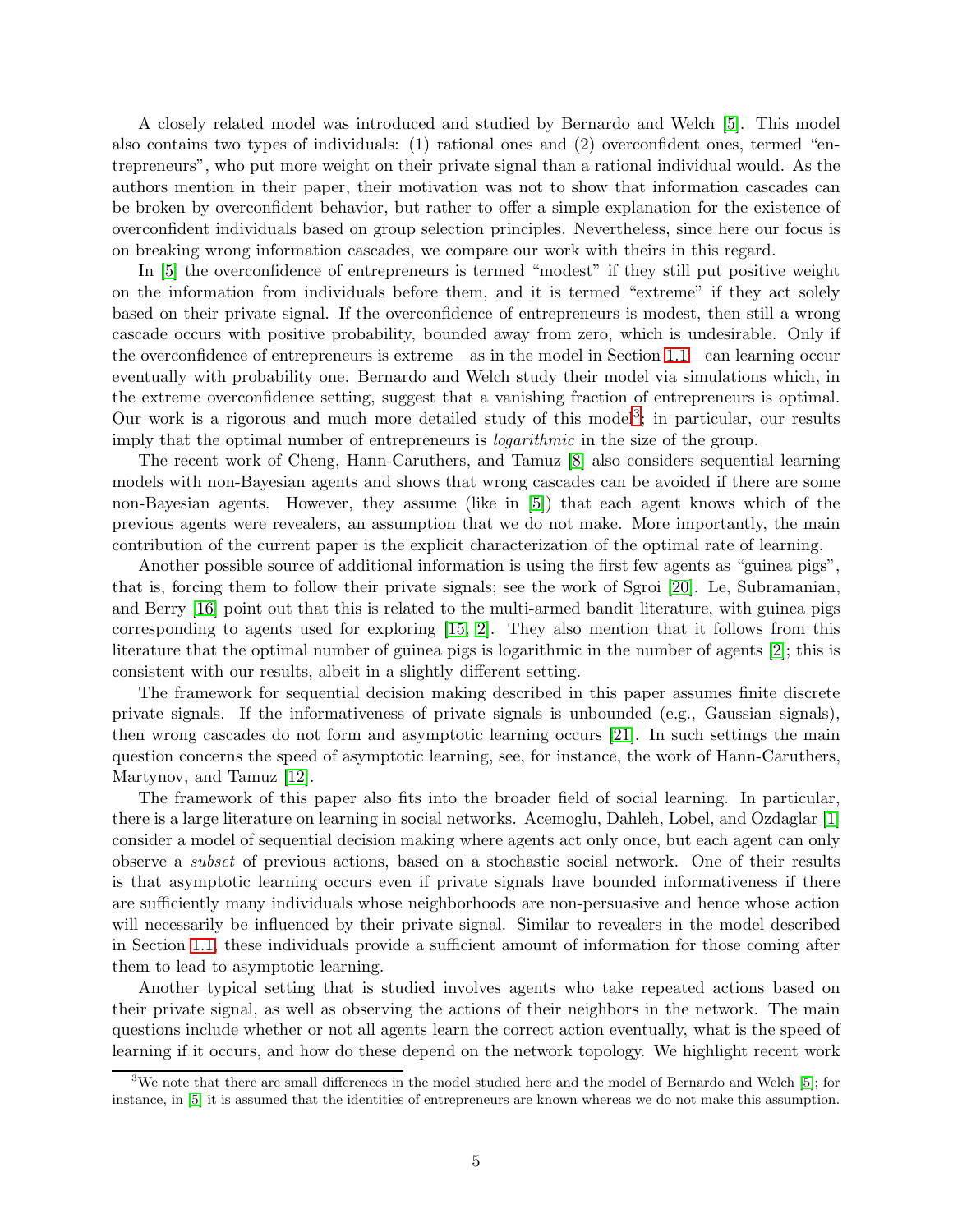of Harel, Mossel, Strack, and Tamuz [\[13\]](#page-16-12), which is similar in spirit to the current paper in that it provides a detailed study of the asymptotic rates of social learning in a mean field setting. A complete overview of the literature is beyond the scope of this article; we refer the reader to the two papers above, as well as to the works of Gale and Kariv [\[11\]](#page-16-13), Mossel, Sly, and Tamuz [\[17,](#page-16-14) [18,](#page-16-15) [19\]](#page-17-2), and the references therein for more.

# 2 Proof of Theorem [1.1](#page-2-3)

The action of player t can be wrong in two ways: (i) if they act as a Bayesian and the MAP estimator is incorrect, or (ii) if they act on only their private signal and their draw from the urn is the minority type/color. Hence, conditioning on the coin flip deciding whether player  $t$  is a Bayesian or a revealer, we obtain that

$$
\mathbf{E}_t = \mathbb{P}\left(Z_t \neq \theta \,|\, I_t = 0\right) (1 - p_t) + \mathbb{P}\left(Z_t \neq \theta \,|\, I_t = 1\right) p_t.
$$

Now recall that given  $I_t = 1$ , we have  $Z_t = X_t$ , and so

$$
\mathbb{P}\left(Z_t \neq \theta \,|\, I_t = 1\right) = \mathbb{P}\left(X_t \neq \theta\right) = \frac{b}{a+b}.
$$

Recall also that given  $I_t = 0$ , we have  $Z_t = \text{MAP}(Z_1, \ldots, Z_{t-1}, X_t)$ . Thus

<span id="page-5-3"></span>
$$
\mathbf{E}_{t} = \mathbb{P}(\text{MAP}(Z_{1},...,Z_{t-1},X_{t}) \neq \theta) (1 - p_{t}) + \frac{b}{a + b} p_{t}.
$$
 (2.1)

So we need to understand the probability that the MAP estimator is incorrect at time  $t$ . We summarize the behavior of the MAP estimator in Lemma [2.1](#page-5-0) and then prove Theorem [1.1](#page-2-3) using this, before turning to the proof of the lemma. In the statement of the lemma and throughout the paper we use standard asymptotic notation; for instance  $f(t) = o(g(t))$  as  $t \to \infty$  if  $\lim_{t \to \infty} f(t)/g(t) = 0$ and  $f(t) = \omega(g(t))$  as  $t \to \infty$  if  $\lim_{t \to \infty} f(t)/g(t) = \infty$ .

<span id="page-5-6"></span><span id="page-5-0"></span>**Lemma 2.1.** *Consider the setting of Theorem [1.1](#page-2-3) and fix*  $\varepsilon > 0$ *.* 

*(a) Suppose that*

<span id="page-5-1"></span>
$$
p_t = (1 + \varepsilon) \frac{a+b}{b} \cdot \frac{\kappa_\star(a,b)}{t} \wedge 1 \tag{2.2}
$$

*for every*  $t \geq 1$ *. Then* 

<span id="page-5-2"></span>
$$
\mathbb{P}(\text{MAP}(Z_1, \ldots, Z_{t-1}, X_t) \neq \theta) = o\left(\frac{1}{t}\right) \qquad \text{as } t \to \infty. \tag{2.3}
$$

<span id="page-5-7"></span>*(b) Suppose that*

<span id="page-5-4"></span>
$$
\limsup_{t \to \infty} t p_t \le (1 - \varepsilon) \frac{a + b}{b} \kappa_\star (a, b).
$$
\n(2.4)

*Then*

<span id="page-5-8"></span>
$$
\mathbb{P}(\text{MAP}(Z_1, \ldots, Z_{t-1}, X_t) \neq \theta) = \omega\left(\frac{1}{t}\right) \qquad \text{as } t \to \infty.
$$
 (2.5)

*Proof of Theorem [1.1.](#page-2-3)* Choose  ${p_t}_{t=1}^{\infty}$  as in [\(2.2\)](#page-5-1). Lemma [2.1](#page-5-0) says that then [\(2.3\)](#page-5-2) holds, and hence by [\(2.1\)](#page-5-3) we have that  $\mathbf{E}_t = (1 + o(1)) (1 + \varepsilon) \kappa_{\star} (a, b) / t$  as  $t \to \infty$ . Since  $\varepsilon > 0$  is arbitrary, we have that

<span id="page-5-5"></span>
$$
\inf_{\{p_t\}_{t=1}^{\infty}} \limsup_{t \to \infty} tE_t \le \kappa_\star (a, b).
$$
\n(2.6)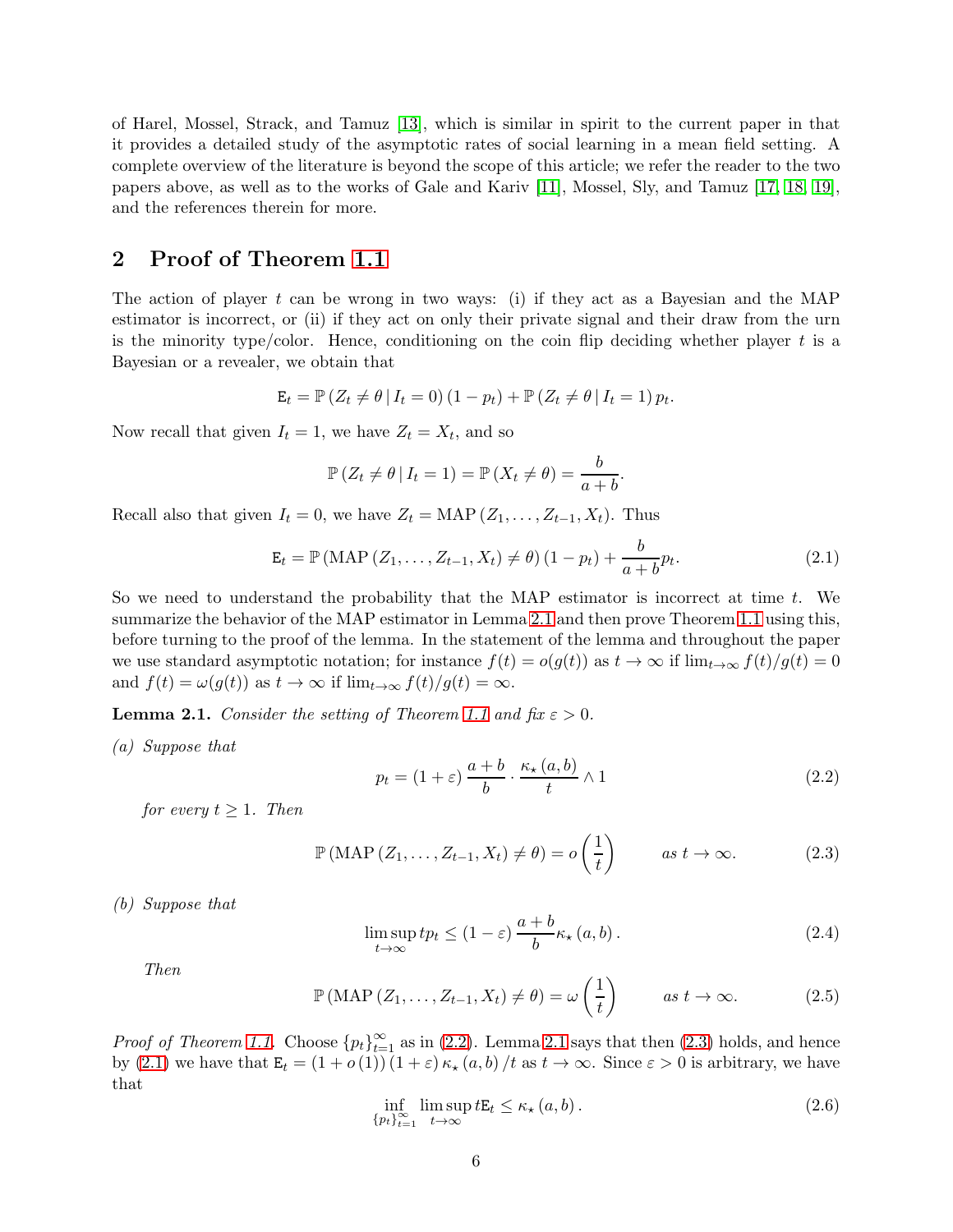To show that this is optimal, first note that  $\mathbf{E}_t \geq \frac{b}{a+b} p_t$ . Hence, if

<span id="page-6-0"></span>
$$
\limsup_{t \to \infty} t E_t < \kappa_\star (a, b), \tag{2.7}
$$

then the corresponding sequence of probabilities  ${p_t}_{t=1}^{\infty}$  must satisfy [\(2.4\)](#page-5-4) for some  $\varepsilon > 0$ . But then Lemma [2.1](#page-5-0) says that  $\mathbb{P}(\text{MAP}(Z_1, \ldots, Z_{t-1}, X_t) \neq \theta) = \omega(1/t)$ . So by [\(2.1\)](#page-5-3) we have that  $\mathbf{E}_t = \omega(1/t)$ , which contradicts [\(2.7\)](#page-6-0). Thus the inequality in [\(2.6\)](#page-5-5) is, in fact, an equality.  $\Box$ 

The rest of this section consists of the proof of Lemma [2.1.](#page-5-0) We start in Section [2.1](#page-6-1) by introducing notation and making basic observations about the MAP estimator that are useful for both bounds in Lemma [2.1.](#page-5-0) Then we turn to the proof of Lemma [2.1](#page-5-0) [\(a\)](#page-5-6) in Section [2.2](#page-7-0) and we conclude with the proof of Lemma [2.1](#page-5-0) [\(b\)](#page-5-7) in Section [2.3.](#page-11-0)

### <span id="page-6-1"></span>2.1 The MAP estimator

In this subsection we introduce some notation and make basic observations about the MAP estimator that are useful for the bounds in Lemma [2.1,](#page-5-0) which is proven subsequently.

For  $i \in \{1,2\}$ , let  $\mathbb{P}_i$  denote the probability measure conditioned on  $\theta = i$ , that is,  $\mathbb{P}_i(\cdot) :=$  $\mathbb{P}(\cdot | \theta = i)$ . Similarly,  $\mathbb{E}_i$  denotes expectation conditioned on  $\theta = i$ . For  $i \in \{1,2\}$  and  $t \geq 1$ , denote by  $P_i^t$  the distribution of  $(Z_1, \ldots, Z_t)$ . That is, for  $(z_1, \ldots, z_t) \in \{1, 2\}^t$ , let

$$
P_i^t(z_1,\ldots,z_t):=\mathbb{P}_i(Z_1=z_1,\ldots,Z_t=z_t).
$$

Similarly, for  $i \in \{1,2\}$  and  $t \geq 1$ , denote by  $Q_i^t$  the distribution of  $(Z_1, \ldots, Z_{t-1}, X_t)$ . Define also the corresponding likelihoods:

$$
L_i^t := P_i^t(Z_1, \dots, Z_t),
$$
  
\n
$$
D_i^t := Q_i^t(Z_1, \dots, Z_{t-1}, X_t),
$$

with  $D_i^0 = L_i^0 = 1$  for  $i \in \{1, 2\}$ . An outside observer who records the actions of the first t players can compute the likelihoods  $L_1^t$  and  $L_2^t$ , while player t can compute the likelihoods  $D_1^t$  and  $D_2^t$ . If player t is a Bayesian, then their guess is based on the likelihoods  $D_1^t$  and  $D_2^t$ . Specifically, since the prior on  $\theta$  is uniform, we have that

<span id="page-6-2"></span>
$$
\text{MAP}(Z_1, \dots, Z_{t-1}, X_t) = \begin{cases} 1, & \text{if } D_1^t > D_2^t, \\ 2, & \text{if } D_1^t < D_2^t, \\ X_t, & \text{if } D_1^t = D_2^t, \end{cases} \tag{2.8}
$$

where the last line is due to the tie-breaking rule; recall that if the posteriors are equal then a Bayesian follows their private signal.

For  $i \in \{1,2\}$  and  $x \in \{1,2\}$ , define

$$
\varphi_i(x) := \frac{a}{a+b} \mathbf{1}_{\{x=i\}} + \frac{b}{a+b} \mathbf{1}_{\{x \neq i\}},
$$

and note that, since  $X_t$  is independent of everything else, we have that  $D_i^t = L_i^{t-1} \varphi_i(X_t)$  for  $i \in \{1,2\}$  and  $t \geq 1$ . Thus in order to understand the likelihoods  $D_1^t$  and  $D_2^t$ , we need to analyze  $L_1^t$  and  $L_2^t$ . Define the L-likelihood and the D-likelihood ratios as

$$
R_t := \frac{L_1^t}{L_2^t} \quad \text{and} \quad R'_t := \frac{D_1^t}{D_2^t},
$$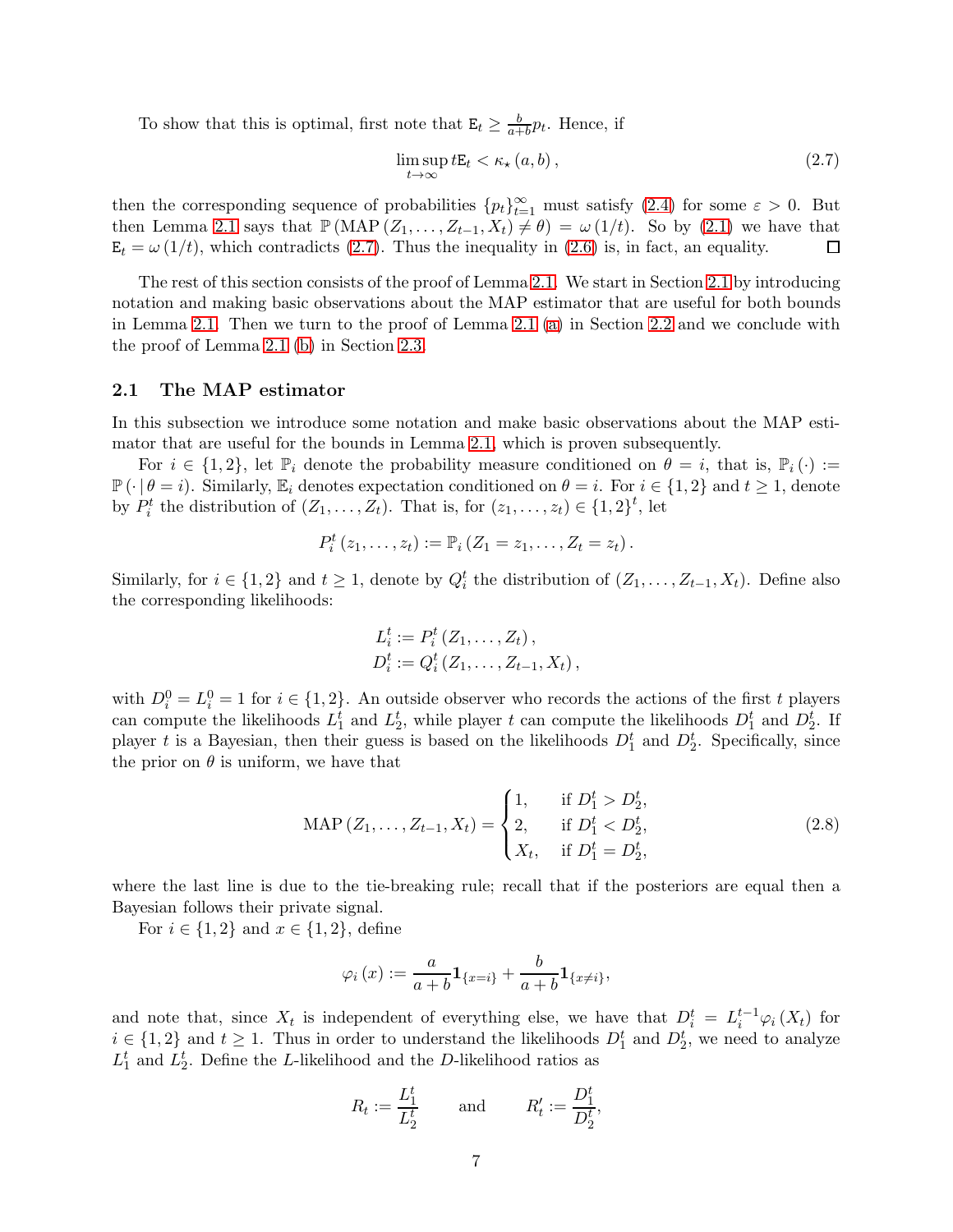respectively. We can write

<span id="page-7-1"></span>
$$
R_t' = R_{t-1} \frac{\varphi_1\left(X_t\right)}{\varphi_2\left(X_t\right)}\tag{2.9}
$$

and hence we can determine the action of player t for given  $R_{t-1}$  and  $X_t$ . Note that the random variable  $\varphi_1(X_t)/\varphi_2(X_t)$  takes values in  $\{b/a, a/b\}$ , and hence we have the following three cases.

- If  $R_{t-1} < b/a$ , then  $R'_t < 1$  and hence  $D_1^t < D_2^t$ , regardless of the value of  $X_t$ . Hence  $Z_t = 1$ if player t is a revealer and  $X_t = 1$ , and  $Z_t = 2$  otherwise.
- If  $R_{t-1} \in [b/a, a/b]$ , then  $Z_t = X_t$ . This can be checked by considering both cases. If  $X_t = 1$ then  $\varphi_1(X_t)/\varphi_2(X_t) = a/b$ . Therefore by [\(2.9\)](#page-7-1) we have that  $R'_t \geq 1$  and hence  $D_1^t \geq D_2^t$ . If  $D_1^t > D_2^t$  then  $Z_t = 1 = X_t$  by the definition of the MAP estimator, while if  $D_1^t = D_2^t$  then  $Z_t = X_t$  by the tie-breaking rule. The case of  $X_t = 2$  is analogous.
- If  $R_{t-1} > a/b$ , then  $R'_t > 1$  and hence  $D_1^t > D_2^t$ , regardless of the value of  $X_t$ . Hence  $Z_t = 2$ if player t is a revealer and  $X_t = 2$ , and  $Z_t = 1$  otherwise.

The three cases above describe how the action of a player depends on their private signal and on the actions of those who acted before them. This allows us to analyze how the L-likelihood ratio  $R_t$  evolves.

The probability that the MAP estimator makes an error at time  $t$  can be expressed using the D-likelihood ratio as follows. To abbreviate the notation for vectors, we write  $z_1^t \equiv (z_1, \ldots, z_t)$ . First, conditioning on the value of  $\theta$  we obtain that

<span id="page-7-2"></span>
$$
\mathbb{P}\left(\text{MAP}\left(Z_{1}^{t-1}, X_{t}\right) \neq \theta\right) = \frac{1}{2} \mathbb{P}_{1}\left(\text{MAP}\left(Z_{1}^{t-1}, X_{t}\right) = 2\right) + \frac{1}{2} \mathbb{P}_{2}\left(\text{MAP}\left(Z_{1}^{t-1}, X_{t}\right) = 1\right). \tag{2.10}
$$

The two terms on the right hand side of  $(2.10)$  are equal due to symmetry, so

<span id="page-7-5"></span>
$$
\mathbb{P}\left(\text{MAP}\left(Z_{1}^{t-1}, X_{t}\right) \neq \theta\right) = \mathbb{P}_{1}\left(\text{MAP}\left(Z_{1}^{t-1}, X_{t}\right) = 2\right). \tag{2.11}
$$

Using [\(2.8\)](#page-6-2) we obtain the following upper and lower bounds:

$$
\mathbb{P}_1\left(R'_t<1\right)\leq \mathbb{P}\left(\text{MAP}\left(Z_1^{t-1},X_t\right)\neq \theta\right)\leq \mathbb{P}_1\left(R'_t\leq 1\right).
$$

It is more convenient to work with the L-likelihood ratio, so using the fact that  $\frac{b}{a}R_{t-1} \le R'_t \le \frac{a}{b}R_{t-1}$ we obtain that

<span id="page-7-3"></span>
$$
\mathbb{P}_1\left(R_{t-1} < \frac{b}{a}\right) \le \mathbb{P}\left(\text{MAP}\left(Z_1^{t-1}, X_t\right) \ne \theta\right) \le \mathbb{P}_1\left(R_{t-1} \le \frac{a}{b}\right). \tag{2.12}
$$

To obtain parts [\(a\)](#page-5-6) and [\(b\)](#page-5-7) of Lemma [2.1](#page-5-0) we bound from above and below the probabilities appearing in [\(2.12\)](#page-7-3).

### <span id="page-7-0"></span>2.2 An upper bound

*Proof of Lemma [2.1](#page-5-0)* [\(a\)](#page-5-6)*.* By [\(2.12\)](#page-7-3) our goal is to show that

<span id="page-7-4"></span>
$$
\mathbb{P}_1\left(R_t \leq \frac{a}{b}\right) = o\left(\frac{1}{t}\right) \tag{2.13}
$$

as  $t \to \infty$ , and recall that we assume that the revealing probabilities  ${p_t}_{t=1}^{\infty}$  are as in [\(2.2\)](#page-5-1).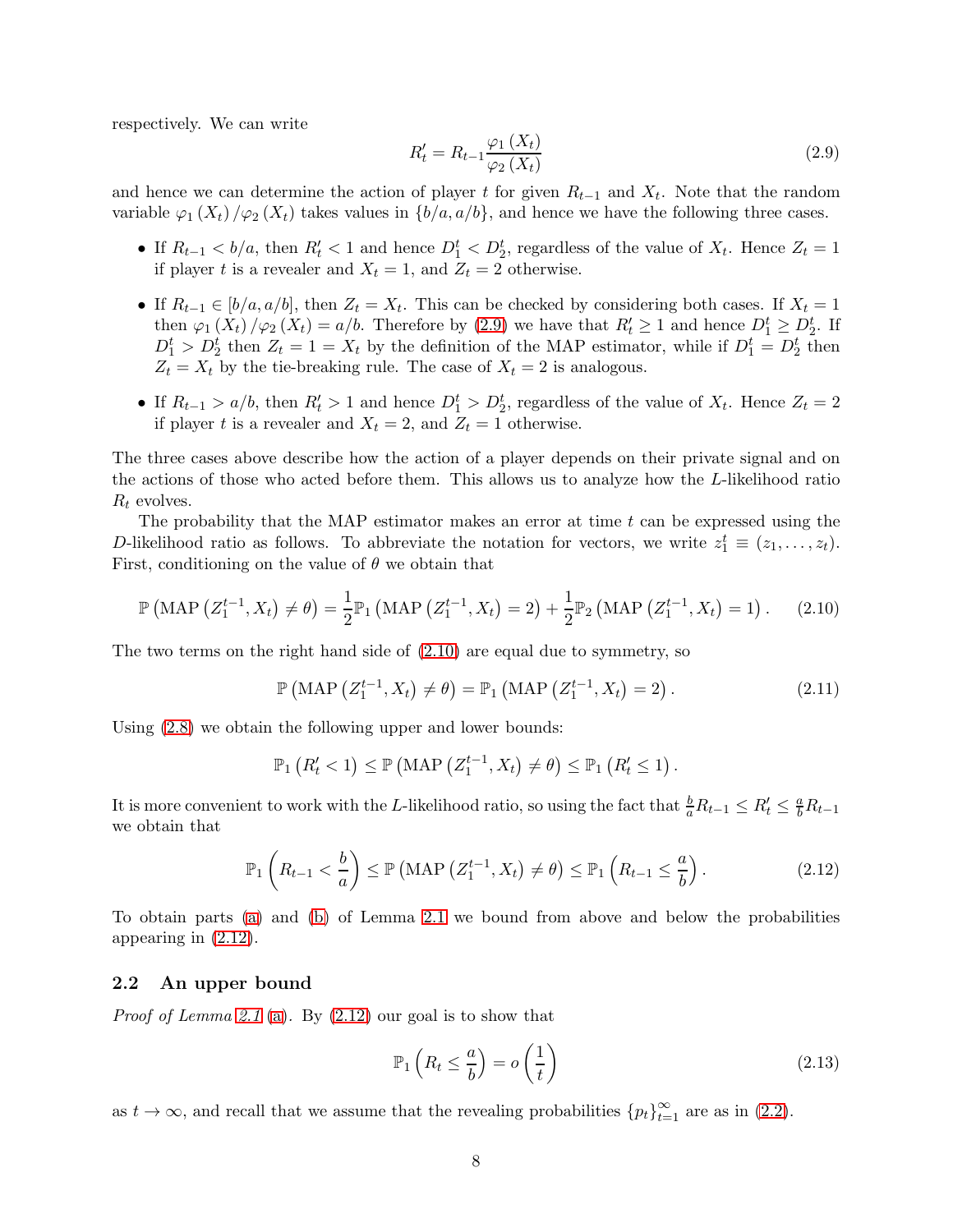Let  $\{\mathcal{F}_t\}_{t\geq 0}$  denote the filtration defined by the random variables  $\{Z_t\}_{t\geq 1}$ . Observe that, given  $\theta = 1$ , the inverse of the L-likelihood ratio,  $\{1/R_t\}_{t\geq 0}$ , is a martingale with respect to  $\{\mathcal{F}_t\}_{t\geq 0}$ . In particular, this implies that  $\mathbb{E}_1[R_t^{-1}] = 1$ . Since  $x \mapsto x^{\lambda}$  is a concave function for  $x \in (0, \infty)$  when  $\lambda \in [0, 1]$ , we have that, given  $\theta = 1$ , the sequence  $\left\{ R_t^{-\lambda} \right\}$  $\mathcal{L}$ is a supermartingale with respect to  $t \geq 0$  $\{\mathcal{F}_t\}_{t\geq 0}$ . Thus  $\mathbb{E}_1\left[R_t^{-\lambda}\right]$  $\left[\mathcal{F}_{t-1}\right] \leq R_{t-1}^{-\lambda}$ . We now compute the conditional expectation explicitly:

$$
\mathbb{E}_{1}\left[R_{t}^{-\lambda}\,\middle|\,\mathcal{F}_{t-1}\right] = R_{t-1}^{-\lambda} \sum_{i \in \{1,2\}} \mathbb{P}_{1}\left(Z_{t} = i \,|\,\mathcal{F}_{t-1}\right) \left(\frac{\mathbb{P}_{1}\left(Z_{t} = i \,|\,\mathcal{F}_{t-1}\right)}{\mathbb{P}_{2}\left(Z_{t} = i \,|\,\mathcal{F}_{t-1}\right)}\right)^{-\lambda}
$$
\n
$$
= R_{t-1}^{-\lambda} \sum_{i \in \{1,2\}} \mathbb{P}_{1}\left(Z_{t} = i \,|\,\mathcal{F}_{t-1}\right)^{1-\lambda} \mathbb{P}_{2}\left(Z_{t} = i \,|\,\mathcal{F}_{t-1}\right)^{\lambda}.
$$
\n(2.14)

The values of the conditional probabilities in [\(2.14\)](#page-8-0) depend on the value of  $R_{t-1}$ . As described previously, we have three cases:

<span id="page-8-7"></span><span id="page-8-0"></span>
$$
\mathbb{P}_1\left(Z_t = 1 \,|\, \mathcal{F}_{t-1}\right) = \begin{cases} \frac{a}{a+b} p_t & \text{if } R_{t-1} < \frac{b}{a},\\ \frac{a}{a+b} & \text{if } R_{t-1} \in \left[\frac{b}{a}, \frac{a}{b}\right],\\ 1 - \frac{b}{a+b} p_t & \text{if } R_{t-1} > \frac{a}{b}, \end{cases} \tag{2.15}
$$

and also

<span id="page-8-8"></span><span id="page-8-2"></span>
$$
\mathbb{P}_2\left(Z_t = 1 \,|\, \mathcal{F}_{t-1}\right) = \begin{cases} \frac{b}{a+b} p_t & \text{if } R_{t-1} < \frac{b}{a},\\ \frac{b}{a+b} & \text{if } R_{t-1} \in \left[\frac{b}{a}, \frac{a}{b}\right],\\ 1 - \frac{a}{a+b} p_t & \text{if } R_{t-1} > \frac{a}{b}. \end{cases} \tag{2.16}
$$

Plugging these back into [\(2.14\)](#page-8-0) we obtain the conditional expectation in the three cases:

$$
\mathbb{E}_1\left[\left(\frac{R_t}{R_{t-1}}\right)^{-\lambda}\middle|R_{t-1}<\frac{b}{a}\right] = \frac{a^{1-\lambda}b^{\lambda}}{a+b}p_t + \left(1 - \frac{a}{a+b}p_t\right)^{1-\lambda}\left(1 - \frac{b}{a+b}p_t\right)^{\lambda},\qquad(2.17)
$$

$$
\mathbb{E}_1\left[\left(\frac{R_t}{R_{t-1}}\right)^{-\lambda}\middle| R_{t-1} \in \left[\frac{b}{a}, \frac{a}{b}\right]\right] = \frac{a^{1-\lambda}b^{\lambda} + a^{\lambda}b^{1-\lambda}}{a+b},\tag{2.18}
$$

$$
\mathbb{E}_1\left[\left(\frac{R_t}{R_{t-1}}\right)^{-\lambda}\middle|R_{t-1} > \frac{a}{b}\right] = \frac{a^{\lambda}b^{1-\lambda}}{a+b}p_t + \left(1 - \frac{b}{a+b}p_t\right)^{1-\lambda}\left(1 - \frac{a}{a+b}p_t\right)^{\lambda}.\tag{2.19}
$$

The right hand side of [\(2.18\)](#page-8-1) is strictly less than 1, while the right hand sides of [\(2.17\)](#page-8-2) and [\(2.19\)](#page-8-3) converge to 1 as  $t \to \infty$ . To estimate the quantities in [\(2.17\)](#page-8-2) and [\(2.19\)](#page-8-3), note that  $(1-\delta)^{\lambda}$  =  $1 - \lambda \delta + \Theta(\delta^2)$  as  $\delta \to 0$ . Defining

<span id="page-8-6"></span><span id="page-8-5"></span><span id="page-8-4"></span><span id="page-8-3"></span><span id="page-8-1"></span>
$$
f_{\lambda} \equiv f_{\lambda}(a, b) := \frac{\lambda a + (1 - \lambda) b - a^{\lambda} b^{1 - \lambda}}{a + b},
$$

we have from  $(2.17) - (2.19)$  $(2.17) - (2.19)$  that

$$
\mathbb{E}_1\left[\left(\frac{R_t}{R_{t-1}}\right)^{-\lambda}\middle| R_{t-1} < \frac{b}{a}\right] = 1 - f_{1-\lambda}(a, b)\,p_t + O\left(p_t^2\right),\tag{2.20}
$$

$$
\mathbb{E}_1\left[\left(\frac{R_t}{R_{t-1}}\right)^{-\lambda}\middle| R_{t-1} \in \left[\frac{b}{a}, \frac{a}{b}\right]\right] = 1 - \left(f_\lambda(a, b) + f_{1-\lambda}(a, b)\right) \tag{2.21}
$$

$$
\mathbb{E}_1\left[\left(\frac{R_t}{R_{t-1}}\right)^{-\lambda}\middle|R_{t-1} > \frac{a}{b}\right] = 1 - f_\lambda\left(a, b\right)p_t + O\left(p_t^2\right),\tag{2.22}
$$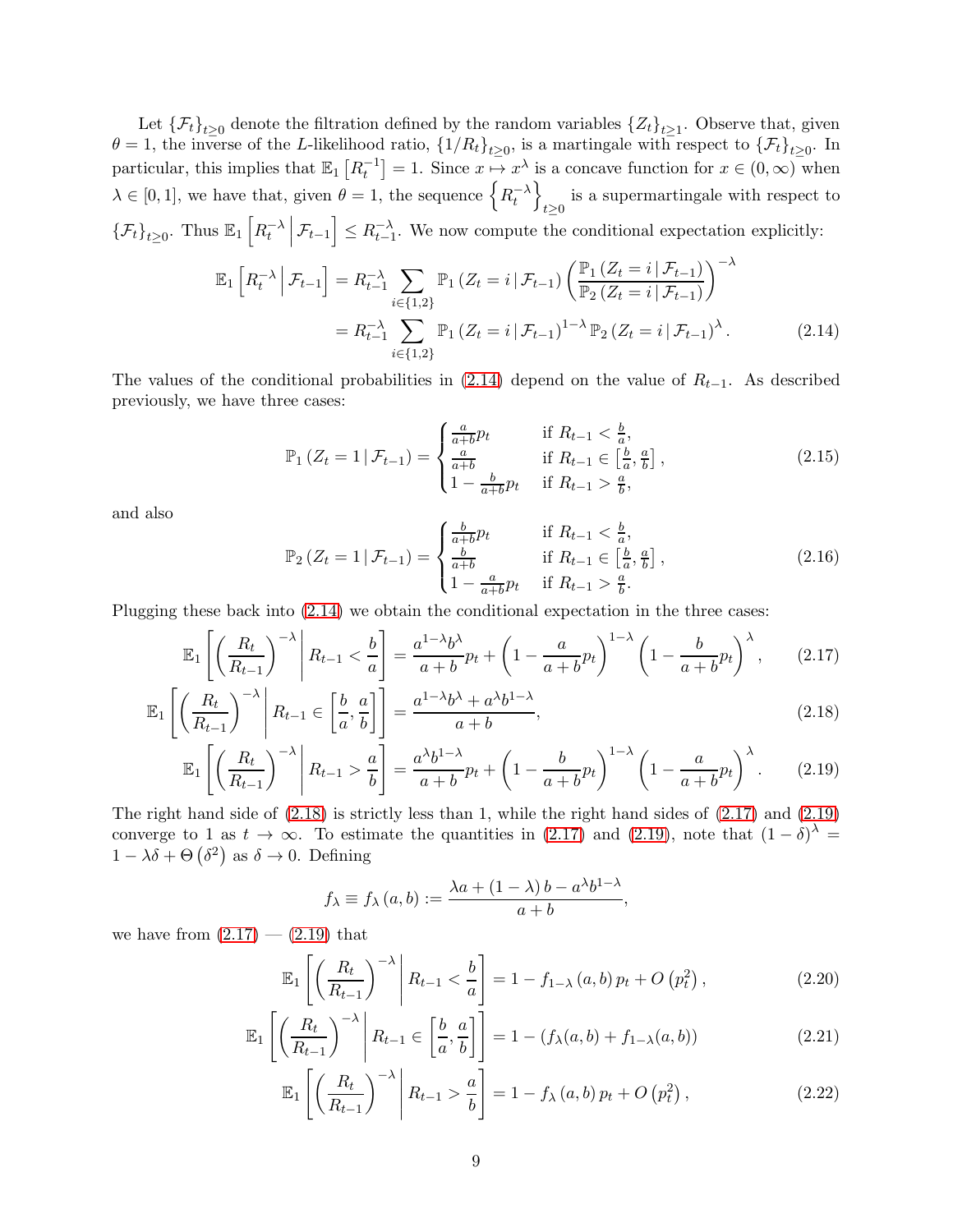as  $t \to \infty$ . On the interval  $\lambda \in [0,1]$  the function  $\lambda \mapsto f_\lambda$  is concave and nonnegative with  $f_0 = f_1 = 0$ , it attains its maximum at

$$
\lambda_{\star} \equiv \lambda_{\star} (a, b) := \frac{\log \left( \frac{a/b - 1}{\log a/b} \right)}{\log a/b},
$$

and its maximum value is

<span id="page-9-0"></span>
$$
f_{\lambda_{\star}}(a,b) = \frac{b}{a+b} \cdot \frac{1}{\kappa_{\star}(a,b)},
$$
\n(2.23)

where recall the definition of  $\kappa_{\star}$  from [\(1.1\)](#page-2-1). Note also that  $\lambda_{\star} \in (1/2, 1)$ , due to the fact that  $a > b$ .

We group the cases of [\(2.20\)](#page-8-4) and [\(2.21\)](#page-8-5) together, but treat them separately from the case of [\(2.22\)](#page-8-6), which leads to defining the following random sets:

$$
A_t := \left\{ i \in [t] : R_{i-1} > \frac{a}{b} \right\}, \qquad B_t := \left\{ i \in [t] : R_{i-1} \le \frac{a}{b} \right\}.
$$

In words, the set  $A_t$  is the set of time indices when the MAP estimator is equal to 1 regardless of the private signal at this time. Define also

$$
R_t^{(1)} := \prod_{i \in A_t} \frac{R_i}{R_{i-1}}, \qquad R_t^{(2)} := \prod_{i \in B_t} \frac{R_i}{R_{i-1}},
$$

and note that  $R_t = R_t^{(1)} R_t^{(2)}$  $t^{(2)}$ , since  $\{A_t, B_t\}$  is a partition of [t]. By [\(2.22\)](#page-8-6), we have that there exists  $C = C(a, b)$  such that for any  $\lambda \in [0, 1]$  we have that

<span id="page-9-1"></span>
$$
\mathbb{E}_1\left[\left(\frac{R_t}{R_{t-1}}\right)^{-\lambda}e^{f_{\lambda}p_t}\middle| R_{t-1}, t \in A_t\right] \le e^{Cp_t^2}.\tag{2.24}
$$

Similarly, by [\(2.20\)](#page-8-4), together with the fact that the right hand side of [\(2.20\)](#page-8-4) is greater than the right hand side of [\(2.21\)](#page-8-5) for all t large enough, we have that there exists  $C' = C'(a, b)$  such that for any  $\lambda \in [0,1]$  we have that

<span id="page-9-2"></span>
$$
\mathbb{E}_1\left[\left(\frac{R_t}{R_{t-1}}\right)^{-\lambda}e^{f_{1-\lambda}p_t}\middle| R_{t-1}, t \in B_t\right] \le e^{C'p_t^2}.\tag{2.25}
$$

Let  $M_t := \sum_{i=1}^t p_i$ , and note that by the choice of  $\{p_t\}_{t=1}^{\infty}$ , together with  $(2.23)$ , we have that

<span id="page-9-5"></span>
$$
M_t = (1 + o(1)) (1 + \varepsilon) \frac{a + b}{b} \kappa_\star (a, b) \log t = (1 + o(1)) \frac{(1 + \varepsilon)}{f_{\lambda_\star} (a, b)} \log t \tag{2.26}
$$

as  $t \to \infty$ . Define also the random variable  $\Gamma_t := \sum_{i \in A_t} p_i$ . Putting together [\(2.24\)](#page-9-1) and [\(2.25\)](#page-9-2), it follows by induction that there exists  $C = C(a, b)$  such that for any  $\lambda_1, \lambda_2 \in [0, 1]$  we have that

<span id="page-9-3"></span>
$$
\mathbb{E}_1\left[\left(R_t^{(1)}\right)^{-\lambda_1} e^{f_{\lambda_1}\Gamma_t}\left(R_t^{(2)}\right)^{-\lambda_2} e^{f_{1-\lambda_2}(M_t-\Gamma_t)}\right] \leq \exp\left(C\sum_{i=1}^t p_i^2\right). \tag{2.27}
$$

Since  $\sum_{i=1}^{\infty} p_i^2 < \infty$ , the expectation in [\(2.27\)](#page-9-3) is bounded above by a constant independent of t. That is, there exists  $C_0 = C_0 (a, b) < \infty$  such that

<span id="page-9-4"></span>
$$
\mathbb{E}_1\left[\left(R_t^{(1)}\right)^{-\lambda_1} e^{f_{\lambda_1}\Gamma_t} \left(R_t^{(2)}\right)^{-\lambda_2} e^{f_{1-\lambda_2}(M_t-\Gamma_t)}\right] \le C_0. \tag{2.28}
$$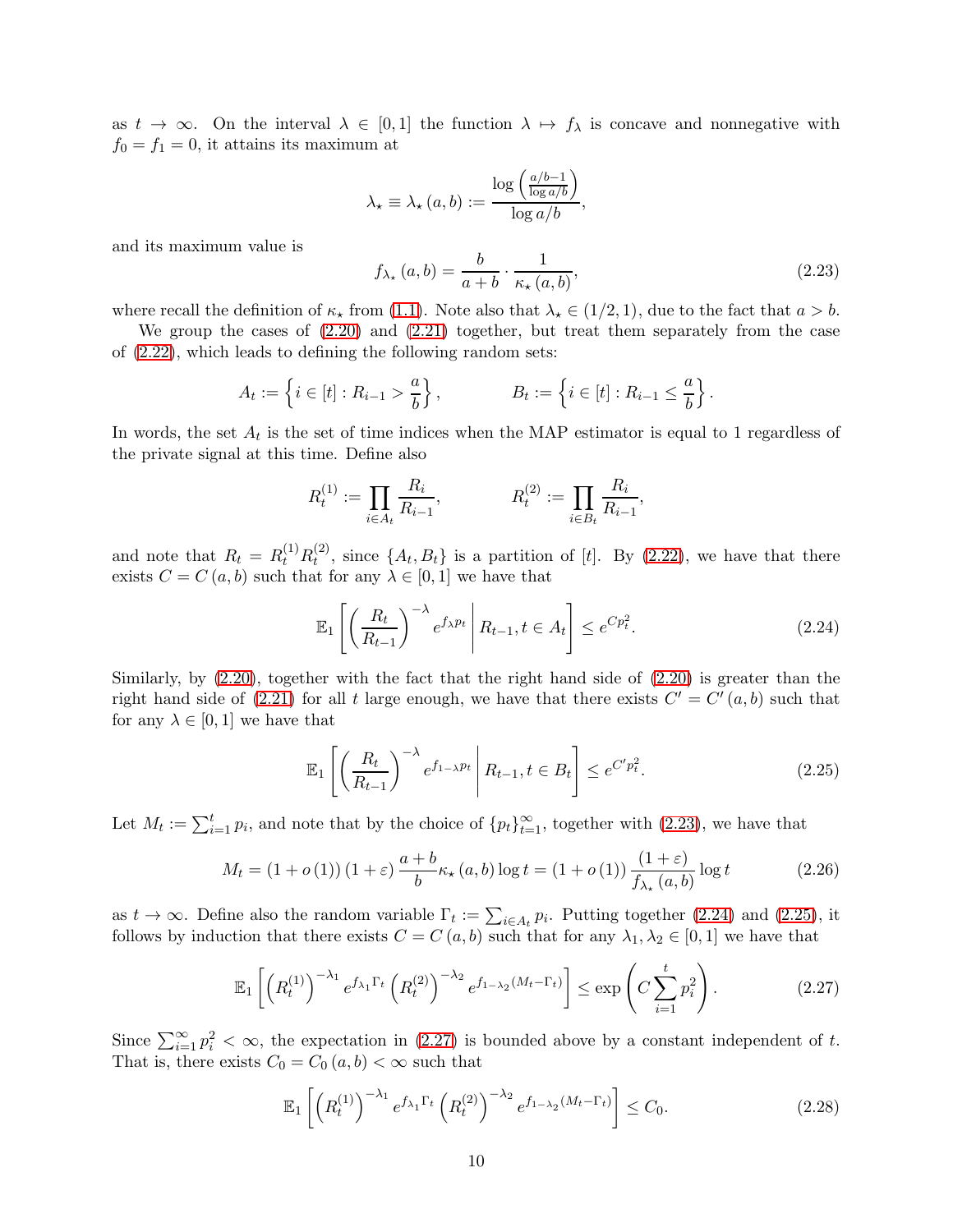Next, we claim that  $R_t \leq \frac{a}{b}$  implies that

<span id="page-10-0"></span>
$$
R_t^{(1)} \le 1,\t\t(2.29)
$$

and furthermore that there exists a constant  $C_1 < \infty$  such that

<span id="page-10-2"></span><span id="page-10-1"></span>
$$
\mathbb{P}_1\left(R_t^{(1)} \le t^{-C_1}\right) \le t^{-2}.\tag{2.30}
$$

We defer the proofs of both of these claims to Appendix [A.](#page-17-3)

From [\(2.29\)](#page-10-0) we get the following bound on the probability of interest:

<span id="page-10-4"></span>
$$
\mathbb{P}_1\left(R_t \leq \frac{a}{b}\right) \leq \mathbb{P}_1\left(R_t \leq \frac{a}{b}, t^{-C_1} \leq R_t^{(1)} \leq 1\right) + \mathbb{P}_1\left(R_t^{(1)} \leq t^{-C_1}\right). \tag{2.31}
$$

By  $(2.30)$  the second term is at most  $t^{-2}$ , so in order to show  $(2.13)$  it suffices to bound from above the first term in the display above. We can break the event  $\left\{ R_t \leq \frac{a}{b} \right\}$  $\frac{a}{b}$ ,  $t^{-C_1} \le R_t^{(1)} \le 1$  into subevents based on the value of  $R_t^{(1)}$ <sup>(1)</sup>. Recall that  $R_t = R_t^{(1)} R_t^{(2)}$  $t^{(2)}$ , so if  $R_t^{(1)} \in [e^{-(x+1)}, e^{-x}]$  and  $R_t \leq \frac{a}{b}$  $\frac{a}{b}$ , then  $R_t^{(2)} \leq \frac{a}{b}$  $\frac{a}{b}e^{x+1}$ . Letting  $C_3 := 1 + \log \frac{a}{b}$  we obtain the bound

$$
\mathbb{P}_1\left(R_t \leq \frac{a}{b}, t^{-C_1} \leq R_t^{(1)} \leq 1\right) \leq \sum_{x=0}^{C_1 \log t} \mathbb{P}_1\left(R_t^{(1)} \in \left[e^{-(x+1)}, e^{-x}\right], R_t^{(2)} \leq e^{x+C_3}\right)
$$
\n
$$
\leq \sum_{x=0}^{C_1 \log t} \mathbb{P}_1\left(R_t^{(1)} \leq e^{-x}, R_t^{(2)} \leq e^{x+C_3}\right).
$$
\n(2.32)

We estimate each term in this sum. First, we can rewrite this probability as follows:

$$
\mathbb{P}_1\left(R_t^{(1)} \leq e^{-x}, R_t^{(2)} \leq e^{x+C_3}\right) = \mathbb{P}_1\left(\left(R_t^{(1)}\right)^{-\lambda_\star} \geq e^{\lambda_\star x}, \left(R_t^{(2)}\right)^{-(1-\lambda_\star)} \geq e^{-(1-\lambda_\star)(x+C_3)}\right)
$$
\n
$$
= \mathbb{P}_1\left(\left(R_t^{(1)}\right)^{-\lambda_\star} e^{f_{\lambda_\star}\Gamma_t} \geq e^{\lambda_\star x+f_{\lambda_\star}\Gamma_t}, \left(R_t^{(2)}\right)^{-(1-\lambda_\star)} e^{f_{\lambda_\star}(M_t-\Gamma_t)} \geq e^{-(1-\lambda_\star)(x+C_3)+f_{\lambda_\star}(M_t-\Gamma_t)}\right).
$$

If both inequalities hold in the display above, then also the product of the expressions on the left hand sides is greater than or equal to the product of the expressions on the right hand sides. We thus obtain the following bound:

$$
\mathbb{P}_1\left(R_t^{(1)} \le e^{-x}, R_t^{(2)} \le e^{x+C_3}\right)
$$
  

$$
\le \mathbb{P}_1\left(\left(R_t^{(1)}\right)^{-\lambda_\star} e^{f_{\lambda_\star} \Gamma_t} \left(R_t^{(2)}\right)^{-(1-\lambda_\star)} e^{f_{\lambda_\star}(M_t-\Gamma_t)} \ge e^{(2\lambda_\star-1)x+f_{\lambda_\star}M_t-(1-\lambda_\star)C_3}\right).
$$

Using Markov's inequality, together with [\(2.28\)](#page-9-4) with  $\lambda_1 = \lambda_{\star}$  and  $\lambda_2 = 1 - \lambda_{\star}$ , we obtain that

$$
\mathbb{P}_1\left(R_t^{(1)} \le e^{-x}, \ R_t^{(2)} \le e^{x+C_3}\right) \le C_0 e^{(1-\lambda_\star)C_3} \exp\left\{-(2\lambda_\star - 1)x - f_{\lambda_\star}M_t\right\}
$$
  

$$
\le C_0 e^{(1-\lambda_\star)C_3} \exp\left\{-f_{\lambda_\star}M_t\right\},
$$
 (2.33)

where the second inequality follows from the facts that  $x \ge 0$  and  $\lambda_{\star} > 1/2$ . Recalling from [\(2.26\)](#page-9-5) that  $f_{\lambda_t}M_t = (1 + o(1))(1 + \varepsilon) \log t$ , and using [\(2.32\)](#page-10-2) and [\(2.33\)](#page-10-3), we arrive at the following bound:

<span id="page-10-3"></span>
$$
\mathbb{P}_1\left(R_t \leq \frac{a}{b}, \ t^{-C_1} \leq R_t^{(1)} \leq 1\right) \leq \frac{C_4 \log t}{t^{(1+o(1))(1+\varepsilon)}}
$$

for some constant  $C_4 < \infty$ . Putting this together with  $(2.31)$  and  $(2.30)$  we obtain  $(2.13)$ .  $\Box$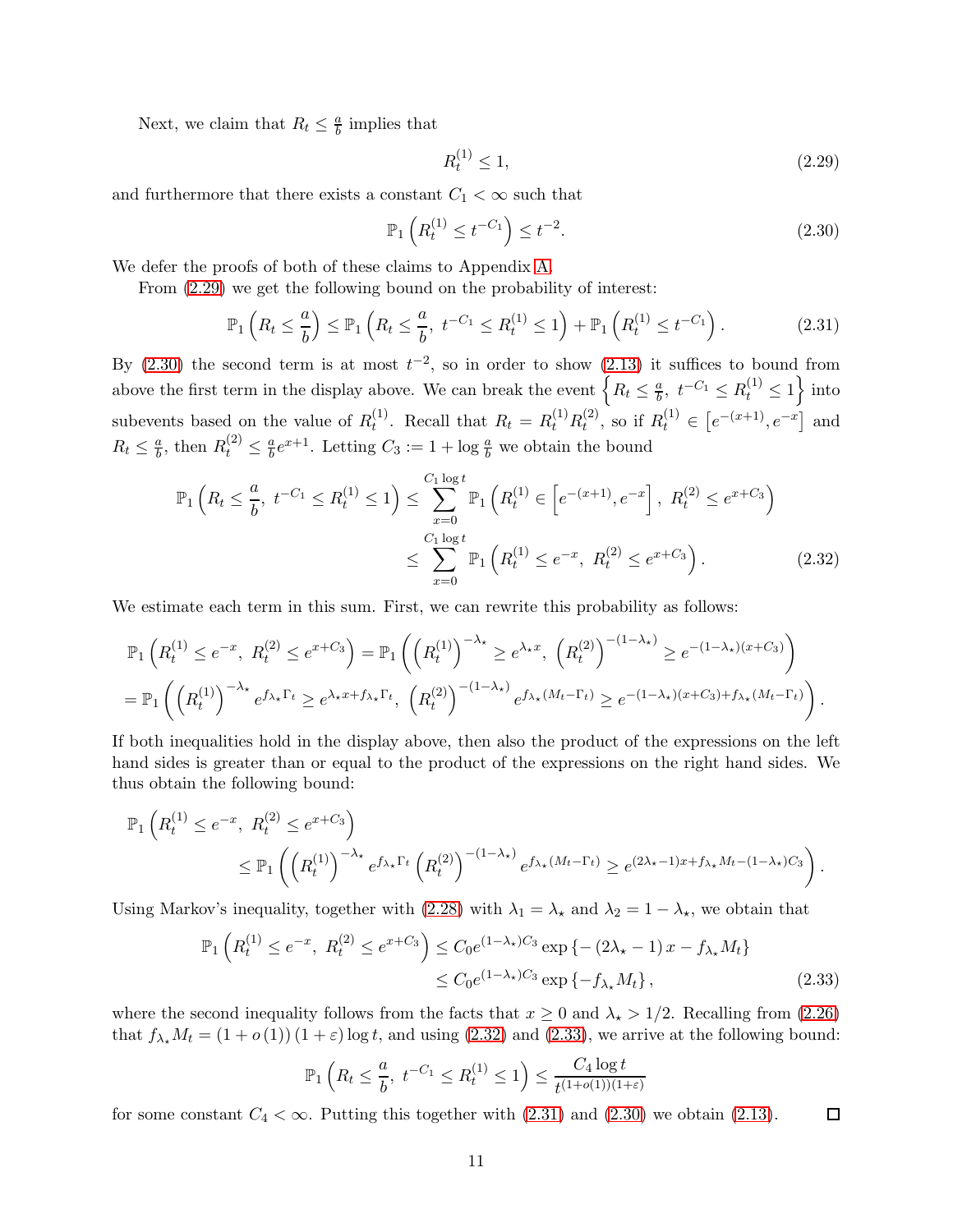### <span id="page-11-0"></span>2.3 A lower bound

*Proof of Lemma [2.1](#page-5-0)* [\(b\)](#page-5-7)*.* By [\(2.12\)](#page-7-3) our goal is to show that

<span id="page-11-3"></span>
$$
\mathbb{P}_1\left(R_t < \frac{b}{a}\right) = \omega\left(\frac{1}{t}\right) \tag{2.34}
$$

as  $t \to \infty$ , and recall that we assume that the revealing probabilities  ${p_t}_{t=1}^{\infty}$  satisfy [\(2.4\)](#page-5-4). As in the proof of the upper bound, let  $M_t := \sum_{i=1}^t p_i$  and note that [\(2.4\)](#page-5-4) implies that

<span id="page-11-1"></span>
$$
M_t \le (1 + o(1)) (1 - \varepsilon) \frac{a + b}{b} \kappa_\star (a, b) \log t = (1 + o(1)) \frac{1 - \varepsilon}{f_{\lambda_\star} (a, b)} \log t \tag{2.35}
$$

as  $t \to \infty$ , where recall the definition of  $f_{\lambda}$  and  $\lambda_{\star}$  from Section [2.2.](#page-7-0) We may also assume that

<span id="page-11-2"></span>
$$
M_t \ge \delta \log t \tag{2.36}
$$

for all t large enough, where  $\delta \equiv \delta(a, b) := \frac{1}{2 \log(1 + a/b)}$ ; if  $M_t < \delta \log t$  then a simple argument shows that [\(2.5\)](#page-5-8) holds, which we defer to Appendix [A.3.](#page-18-0) Define also  $\tau(s) := \min\{t \geq 1 : M_t \geq s\}$ , and note that [\(2.35\)](#page-11-1) and [\(2.36\)](#page-11-2) imply that  $\exp\left((1+o(1))\frac{f_{\lambda_*}}{1-\varepsilon}s\right) \leq \tau(s) \leq \exp\left(s/\delta\right)$  as  $s \to \infty$ . In particular  $\tau(s) < \infty$  for every  $s < \infty$ .

In order to show [\(2.34\)](#page-11-3), we define three events that together imply that  $R_t < b/a$  and show that the probability that they all occur, given  $\theta = 1$ , is  $\omega(1/t)$  as  $t \to \infty$ . First, let  $t_0 :=$  $\tau\left(2\frac{a+b}{a-b}\right)$  $\frac{a+b}{a-b}\log(a/b)+2\right)$  and define

$$
\mathcal{E}_0 := \left\{ R_{t_0} \le \left(\frac{b}{a}\right)^4 \right\}.
$$
\n(2.37)

This initial event takes the L-likelihood ratio below  $b/a$ , and the events we now define ensure that it stays below  $b/a$ . Let  $J_t := \log R_t$  denote the L-log-likelihood ratio and define the stopping time  $T := \min\left\{s \geq t_0 : J_s \notin \left[-\log t, 2\log \frac{b}{a}\right]\right\}$ . Define now the events

$$
\mathcal{E}_1 := \{ J_T \le -\log t \},
$$
  

$$
\mathcal{E}_2 := \left\{ \min_{s \in [t]} J_s \ge -\log^{3/4} t \right\}.
$$

Observe that  $\mathcal{E}_0$ ,  $\mathcal{E}_1$ , and  $\mathcal{E}_2$  together imply that  $J_s \in \left[-\log^{3/4} t, 2\log \frac{b}{a}\right]$  $\Big\}$  for all  $s \in [t_0, t]$ . In particular, they imply that  $R_t < b/a$  and so

<span id="page-11-5"></span>
$$
\mathbb{P}_1\left(R_t < \frac{b}{a}\right) \ge \mathbb{P}_1\left(\mathcal{E}_0 \cap \mathcal{E}_1 \cap \mathcal{E}_2\right). \tag{2.38}
$$

In what follows we show that the right hand side of the display above is  $\omega(1/t)$  as  $t \to \infty$ .

We start with the initial event  $\mathcal{E}_0$ . Note that the first two individuals follow their private signal, that is,  $Z_1 = X_1$  and  $Z_2 = X_2$ , and hence if  $X_1 = X_2 = 2$ , then  $R_2 = (b/a)^2$ . If  $X_i = 2$  for all  $i \in \{3, 4, \ldots, t_0\}$  then also  $Z_i = 2$  for all  $i \in \{3, 4, \ldots, t_0\}$ , regardless of whether the corresponding players are Bayesians or revealers. Consequently, by [\(2.15\)](#page-8-7) and [\(2.16\)](#page-8-8), in this event the L-likelihood ratio at time  $t_0$  is equal to

<span id="page-11-4"></span>
$$
R_{t_0} = \left(\frac{b}{a}\right)^2 \prod_{i=3}^{t_0} \frac{1 - \frac{a}{a+b} p_i}{1 - \frac{b}{a+b} p_i}.
$$
\n(2.39)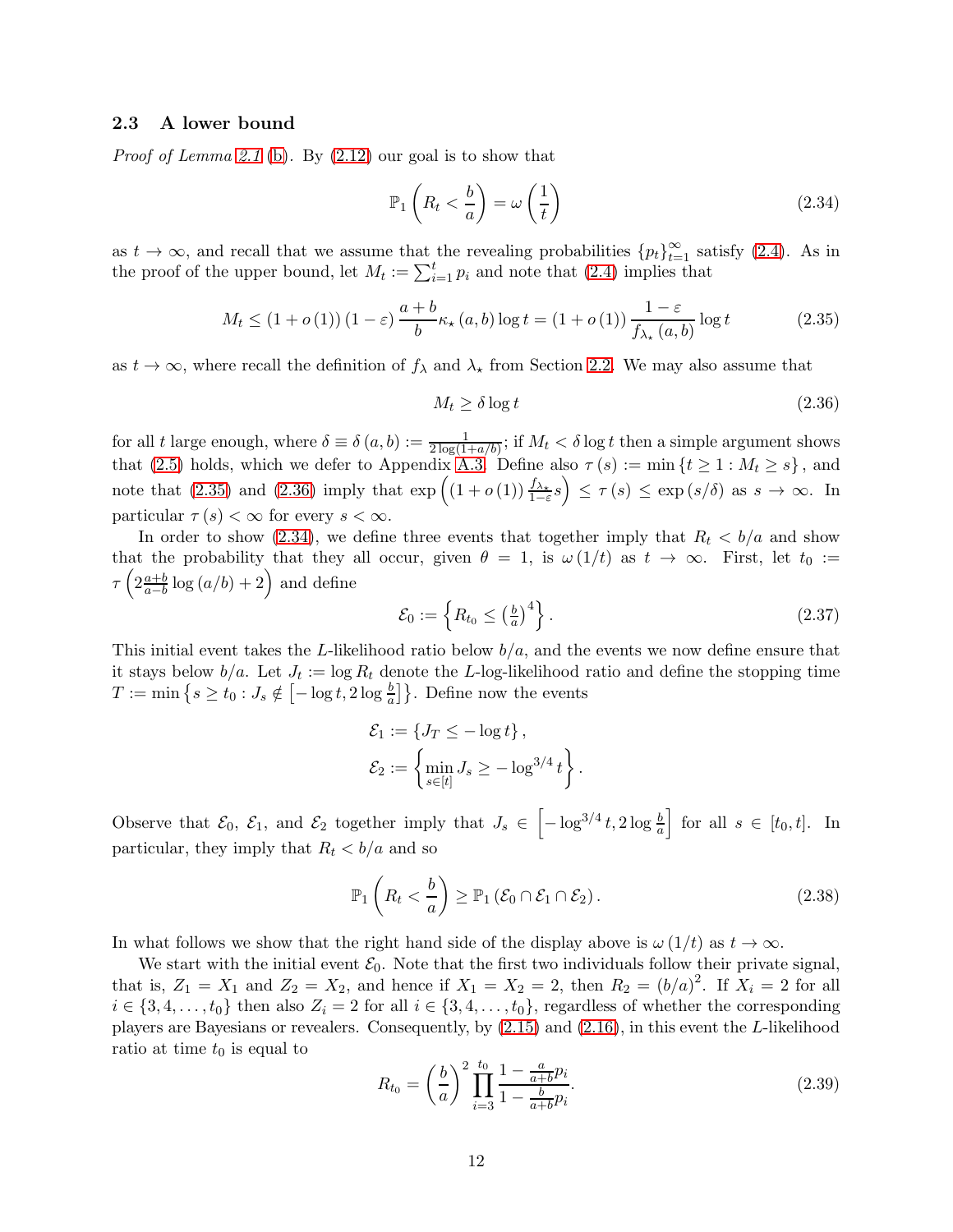Now using

$$
\frac{1 - \frac{a}{a+b}p_i}{1 - \frac{b}{a+b}p_i} = 1 - \frac{\frac{a-b}{a+b}p_i}{1 - \frac{b}{a+b}p_i} \le 1 - \frac{a-b}{a+b}p_i \le e^{-\frac{a-b}{a+b}p_i},
$$

and also, by the definition of  $t_0$ , the fact that

$$
\sum_{i=3}^{t_0} p_i \ge M_{t_0} - 2 \ge 2\frac{a+b}{a-b} \log \frac{a}{b},
$$

we obtain from [\(2.39\)](#page-11-4) that  $R_{t_0} \leq (b/a)^4$ . Hence

$$
\mathbb{P}_1(\mathcal{E}_0) \ge \mathbb{P}_1(X_i = 2 \,\forall i \in [t_0]) = \left(\frac{b}{a+b}\right)^{t_0}.
$$

Since  $t_0$  is a constant, we have that  $\mathbb{P}_1(\mathcal{E}_0)$  is strictly bounded away from zero. Thus by [\(2.38\)](#page-11-5) it suffices to show that

<span id="page-12-0"></span>
$$
\mathbb{P}_1\left(\mathcal{E}_1 \cap \mathcal{E}_2 \,|\, \mathcal{E}_0\right) = \omega\left(\frac{1}{t}\right) \tag{2.40}
$$

.

as  $t \to \infty$ .

We now turn to estimating the probability of  $\mathcal{E}_1$  and  $\mathcal{E}_2$ , given  $\mathcal{E}_0$ . Note that, given  $\mathcal{E}_0$ , the L-log-likelihood ratio performs a random walk from time  $t_0$  until the stopping time T. Specifically, for  $s \geq t_0$  we can write

$$
J_{s\wedge T} = J_{t_0} + \sum_{i=t_0+1}^{s\wedge T} \xi_i,
$$

where the random variables  $\{\xi_i\}_{i>t_0}$  are independent (of each other and everything else) with the following distribution under  $\mathbb{P}_1$ :

$$
\mathbb{P}_1\left(\xi_i = \log \frac{a}{b}\right) = \frac{a}{a+b}p_i,
$$

$$
\mathbb{P}_1\left(\xi_i = \log \frac{1 - \frac{a}{a+b}p_i}{1 - \frac{b}{a+b}p_i}\right) = 1 - \frac{a}{a+b}p_i
$$

Note, in particular, that the random variables  $\{\xi_i\}_{i>t_0}$  are uniformly bounded:  $\log \frac{b}{a} \leq \xi_i \leq \log \frac{a}{b}$ for all  $i > t_0$ . Furthermore, we have that

$$
\mathbb{E}_1\left[\xi_i\right] = \frac{1 + \frac{a}{b}\left(\log\frac{a}{b} - 1\right)}{1 + \frac{a}{b}}p_i + \Theta\left(p_i^2\right),\,
$$

showing that the L-log-likelihood ratio has an upward drift in this regime. We perform a change of measure to remove this drift: define  $\tilde{\mathbb{P}}_1$  such that under  $\tilde{\mathbb{P}}_1$  the random variables  $\{\xi_i\}_{i>t_0}$  have expectation zero. That is, define  $\widetilde{\mathbb{P}}_1$  such that for all  $i > t_0$  we have that

$$
\widetilde{\mathbb{P}}_1\left(\xi_i = \log \frac{a}{b}\right) = q_i,
$$

$$
\widetilde{\mathbb{P}}_1\left(\xi_i = \log \frac{1 - \frac{a}{a+b}p_i}{1 - \frac{b}{a+b}p_i}\right) = 1 - q_i,
$$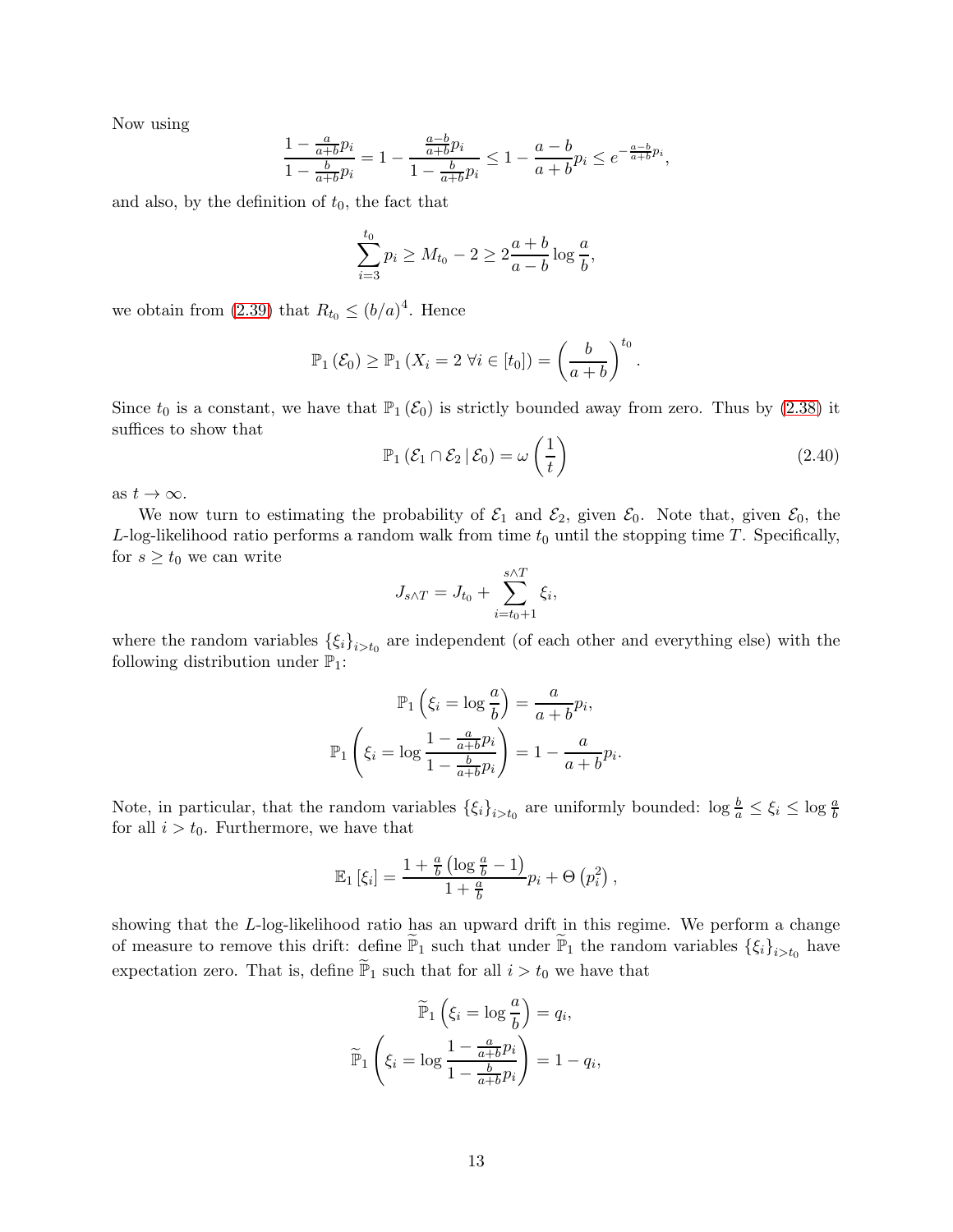where  $q_i$  is chosen such that  $\widetilde{\mathbb{E}}_1[\xi_i] = 0$ . A short computation gives that

$$
q_i = \frac{\log \frac{1 - \frac{b}{a+b}p_i}{1 - \frac{a}{a+b}p_i}}{\log \left(\frac{a}{b} \cdot \frac{1 - \frac{b}{a+b}p_i}{1 - \frac{b}{a+b}p_i}\right)}.
$$

In the following we first estimate  $\widetilde{\mathbb{P}}_1$  ( $\mathcal{E}_1 \cap \mathcal{E}_2 | \mathcal{E}_0$ ) and then show [\(2.40\)](#page-12-0) by understanding the Radon-Nikodym derivative of  $\mathbb{P}_1(\cdot | \mathcal{E}_0)$  with respect to  $\widetilde{\mathbb{P}}_1(\cdot | \mathcal{E}_0)$ .

Under  $\widetilde{\mathbb{P}}_1$  we have that  $\{J_{s \wedge T}\}_{{s \geq t_0}}$  is a martingale. By the optional stopping theorem we thus have that

<span id="page-13-0"></span>
$$
\widetilde{\mathbb{E}}_1\left[J_T\,|\,\mathcal{E}_0\right] = \widetilde{\mathbb{E}}_1\left[J_{t_0}\right].\tag{2.41}
$$

By the definition of T we have that either  $J_T > 2 \log \frac{b}{a}$ , in which case  $J_T \in (2 \log \frac{b}{a}, \log \frac{b}{a}]$ , or  $J_T < -\log t$ , in which case  $J_T \in [-\log t - \log \frac{a}{b}, -\log t)$ . Hence we have that

$$
\widetilde{\mathbb{E}}_1 \left[ J_T \, \middle| \, \mathcal{E}_0 \right] = \widetilde{\mathbb{E}}_1 \left[ J_T \mathbf{1}_{\{J_T < -\log t\}} \, \middle| \, \mathcal{E}_0 \right] + \widetilde{\mathbb{E}}_1 \left[ J_T \mathbf{1}_{\{J_T > 2\log(b/a)\}} \, \middle| \, \mathcal{E}_0 \right] \\
\geq \widetilde{\mathbb{P}}_1 \left( \mathcal{E}_1 \, \middle| \, \mathcal{E}_0 \right) \times \left( -\log t - \log \frac{a}{b} \right) + \left( 1 - \widetilde{\mathbb{P}}_1 \left( \mathcal{E}_1 \, \middle| \, \mathcal{E}_0 \right) \right) \times 2 \log \frac{b}{a} \\
\geq 2 \log \frac{b}{a} + \widetilde{\mathbb{P}}_1 \left( \mathcal{E}_1 \, \middle| \, \mathcal{E}_0 \right) \times \left( -\log t \right). \tag{2.42}
$$

From the definition of  $t_0$  we also have that

<span id="page-13-2"></span><span id="page-13-1"></span>
$$
\widetilde{\mathbb{E}}_1\left[J_{t_0}\right] \le 4\log\frac{b}{a}.\tag{2.43}
$$

Thus putting together  $(2.41)$ ,  $(2.42)$ , and  $(2.43)$  we obtain that

<span id="page-13-3"></span>
$$
\widetilde{\mathbb{P}}_1(\mathcal{E}_1 \mid \mathcal{E}_0) \ge \frac{2 \log \frac{a}{b}}{\log t}.\tag{2.44}
$$

Applying Theorem 1.6 in [\[10\]](#page-16-16) we have that

$$
\widetilde{\mathbb{P}}_1\left(\min_{s\in[t]}J_s < -\log^{3/4}t\,\bigg|\,\mathcal{E}_0\right) \leq \exp\left(-c\log^{1/2}t\right)
$$

for some constant  $c > 0$ . Together with  $(2.44)$  this shows that

<span id="page-13-5"></span>
$$
\widetilde{\mathbb{P}}_1(\mathcal{E}_1 \cap \mathcal{E}_2 | \mathcal{E}_0) \ge \frac{\log \frac{a}{b}}{\log t} \tag{2.45}
$$

for all  $t$  large enough.

Since we want to show [\(2.40\)](#page-12-0), what remains is to estimate the Radon-Nikodym derivative of  $\mathbb{P}_1(\cdot|\mathcal{E}_0)$  with respect to  $\widetilde{\mathbb{P}}_1(\cdot|\mathcal{E}_0)$  on the sigma-algebra  $\mathcal{F}_t$  and on the event  $\mathcal{E}_1 \cap \mathcal{E}_2$ . From the definition of  $\widetilde{\mathbb{P}}_1$  we can write this down explicitly: we have that

<span id="page-13-4"></span>
$$
\frac{\mathrm{d}\mathbb{P}_1\left(\cdot\mid \mathcal{E}_0\right)}{\mathrm{d}\widetilde{\mathbb{P}}_1\left(\cdot\mid \mathcal{E}_0\right)}\Bigg|_{\mathcal{F}_t} \mathbf{1}_{\{\mathcal{E}_1 \cap \mathcal{E}_2\}} = \prod_{i=t_0+1}^t \left\{\frac{\frac{a}{a+b}p_i}{q_i} \mathbf{1}_{\{\xi_i=\log\frac{a}{b}\}} + \frac{1-\frac{a}{a+b}p_i}{1-q_i} \mathbf{1}_{\{\xi_i=\log\frac{1-\frac{a}{a+b}p_i}{1-\frac{b}{a+b}p_i}\}}\right\} \mathbf{1}_{\{\mathcal{E}_1 \cap \mathcal{E}_2\}}.\tag{2.46}
$$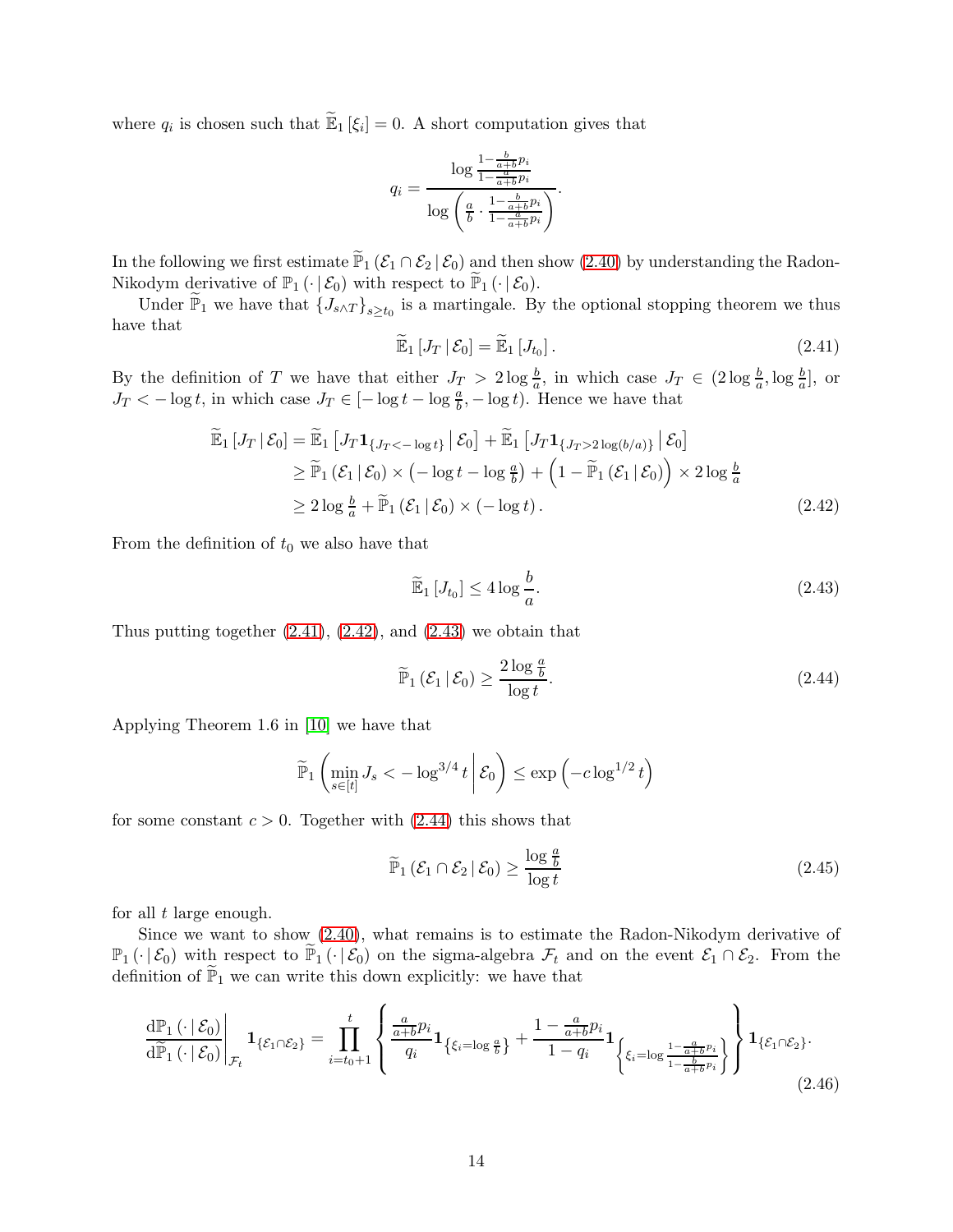We estimate each factor in this product. Specifically, we claim that there exists a constant  $C =$  $C(a, b)$  such that for every  $i \in \{t_0 + 1, \ldots, t\}$  the following holds:

<span id="page-14-0"></span>
$$
\frac{\frac{a}{a+b}p_i}{q_i} \mathbf{1}_{\{\xi_i = \log \frac{a}{b}\}} + \frac{1 - \frac{a}{a+b}p_i}{1 - q_i} \mathbf{1}_{\left\{\xi_i = \log \frac{1 - \frac{a}{a+b}p_i}{1 - \frac{b}{a+b}p_i}\right\}} \ge \exp\left((1 - \lambda_\star)\xi_i - f_{\lambda_\star}p_i - Cp_i^2\right). \tag{2.47}
$$

This inequality can be checked for both potential values of  $\xi_i$  by expanding the expressions in  $p_i$ . When  $\xi_i = \log \frac{1 - \frac{a}{a+b}p_i}{1 - \frac{b}{b}}$  $\frac{1-\frac{a}{a+b}p_i}{1-\frac{b}{a+b}p_i}$ , both sides of  $(2.47)$  are equal to  $1+\frac{a-b-a\log\frac{a}{b}}{(a+b)\log\frac{a}{b}}p_i+\Theta(p_i^2)$ , so by choosing C large enough, the quadratic term on the right hand side will be smaller than that on the left hand side, and hence [\(2.47\)](#page-14-0) holds in this case if C is large enough. When  $\xi_i = \log \frac{a}{b}$ , the left hand side of [\(2.47\)](#page-14-0) is equal to  $\frac{a \log \frac{a}{b}}{a-b} + \frac{a \log \frac{a}{b}}{a-b}$  $\left(\frac{a-b}{(a+b)\log \frac{a}{b}}-\frac{1}{2}\right)$ 2  $\left( p_i^2 \right)$ , while the right hand side of  $(2.47)$ is equal to  $\frac{a \log \frac{a}{b}}{a-b} - \frac{a \log \frac{a}{b}}{a-b} f_{\lambda_*} p_i + \Theta(p_i^2)$ . Thus the constant terms are equal and it can be checked that the coefficient of the first order term is greater for the expression on the left hand side than for the expression on the right hand side. Hence in this case  $(2.47)$  holds for all i large enough regardless of the value of C, and if C is chosen large enough then it holds for all  $i \in \{t_0 + 1, \ldots, t\}$ .

After justifying [\(2.47\)](#page-14-0), we can now turn back to estimating the quantity in [\(2.46\)](#page-13-4) by multiply-ing [\(2.47\)](#page-14-0) over all  $i \in \{t_0 + 1, \ldots, t\}$ . Using the fact that  $J_t = J_{t_0} + \sum_{i=t_0+1}^t \xi_i$  on the event  $\mathcal{E}_1 \cap \mathcal{E}_2$ , and recalling also that  $M_t = \sum_{i=1}^t p_i$ , we obtain that

$$
\frac{\mathrm{d}\mathbb{P}_1\left(\cdot\mid \mathcal{E}_0\right)}{\mathrm{d}\widetilde{\mathbb{P}}_1\left(\cdot\mid \mathcal{E}_0\right)}\Big|_{\mathcal{F}_t} \mathbf{1}_{\{\mathcal{E}_1 \cap \mathcal{E}_2\}} \ge \exp\left((1-\lambda_\star)\left(J_t-J_{t_0}\right)-f_{\lambda_\star}\left(M_t-M_{t_0}\right)-C\sum_{i=t_0+1}^t p_i^2\right)\mathbf{1}_{\{\mathcal{E}_1 \cap \mathcal{E}_2\}}\n\n\ge \exp\left((1-\lambda_\star)J_t-f_{\lambda_\star}M_t-C'\right)\mathbf{1}_{\{\mathcal{E}_1 \cap \mathcal{E}_2\}},\n\n(2.48)
$$

where  $C' := C \sum_{i=1}^{\infty} p_i^2$ , and where in the second inequality we used that  $J_{t_0} < 0$  (given  $\mathcal{E}_0$ ) and that  $\sum_{i=1}^{\infty} p_i^2 < \infty$  due to the assumption [\(2.4\)](#page-5-4). Now recall from [\(2.35\)](#page-11-1) that  $f_{\lambda_*} M_t \leq$  $(1+o(1))(1-\varepsilon) \log t$  as  $t \to \infty$ . Recall also that on the event  $\mathcal{E}_2$  we have that  $J_t \geq -\log^{3/4} t$ . Plugging these two estimates into the right hand side of [\(2.48\)](#page-14-1) we obtain that

<span id="page-14-1"></span>
$$
\frac{\mathrm{d}\mathbb{P}_1\left(\cdot\left|\mathcal{E}_0\right)\right|}{\mathrm{d}\widetilde{\mathbb{P}}_1\left(\cdot\left|\mathcal{E}_0\right)\right|_{\mathcal{F}_t}}\mathbf{1}_{\{\mathcal{E}_1\cap\mathcal{E}_2\}} \geq \exp\left(-(1-\lambda_\star)\log^{3/4}t-C'\right) \times t^{-(1+o(1))(1-\varepsilon)}\mathbf{1}_{\{\mathcal{E}_1\cap\mathcal{E}_2\}}.
$$

Consequently we obtain that

$$
\mathbb{P}_1(\mathcal{E}_1 \cap \mathcal{E}_2 | \mathcal{E}_0) = \widetilde{\mathbb{E}}_1 \left[ \frac{d\mathbb{P}_1(\cdot | \mathcal{E}_0)}{d\widetilde{\mathbb{P}}_1(\cdot | \mathcal{E}_0)} \middle|_{\mathcal{F}_t} \mathbf{1}_{\{\mathcal{E}_1 \cap \mathcal{E}_2\}} \middle| \mathcal{E}_0 \right] \n\ge \exp\left(-(1 - \lambda_\star) \log^{3/4} t - C'\right) \times t^{-(1+o(1))(1-\varepsilon)} \times \widetilde{\mathbb{P}}_1(\mathcal{E}_1 \cap \mathcal{E}_2 | \mathcal{E}_0) \n\ge \frac{\log \frac{a}{b}}{\log t} \times \exp\left(-(1 - \lambda_\star) \log^{3/4} t - C'\right) \times t^{-(1+o(1))(1-\varepsilon)} = \omega\left(\frac{1}{t}\right),
$$

 $\Box$ where in the second inequality we used  $(2.45)$ . This concludes the proof of  $(2.40)$  as desired.

## 3 Conclusions and future work

In this paper we have shown that wrong information cascades can be *broken* by a small number of individuals who disregard the actions of others and only follow their private signal, leading to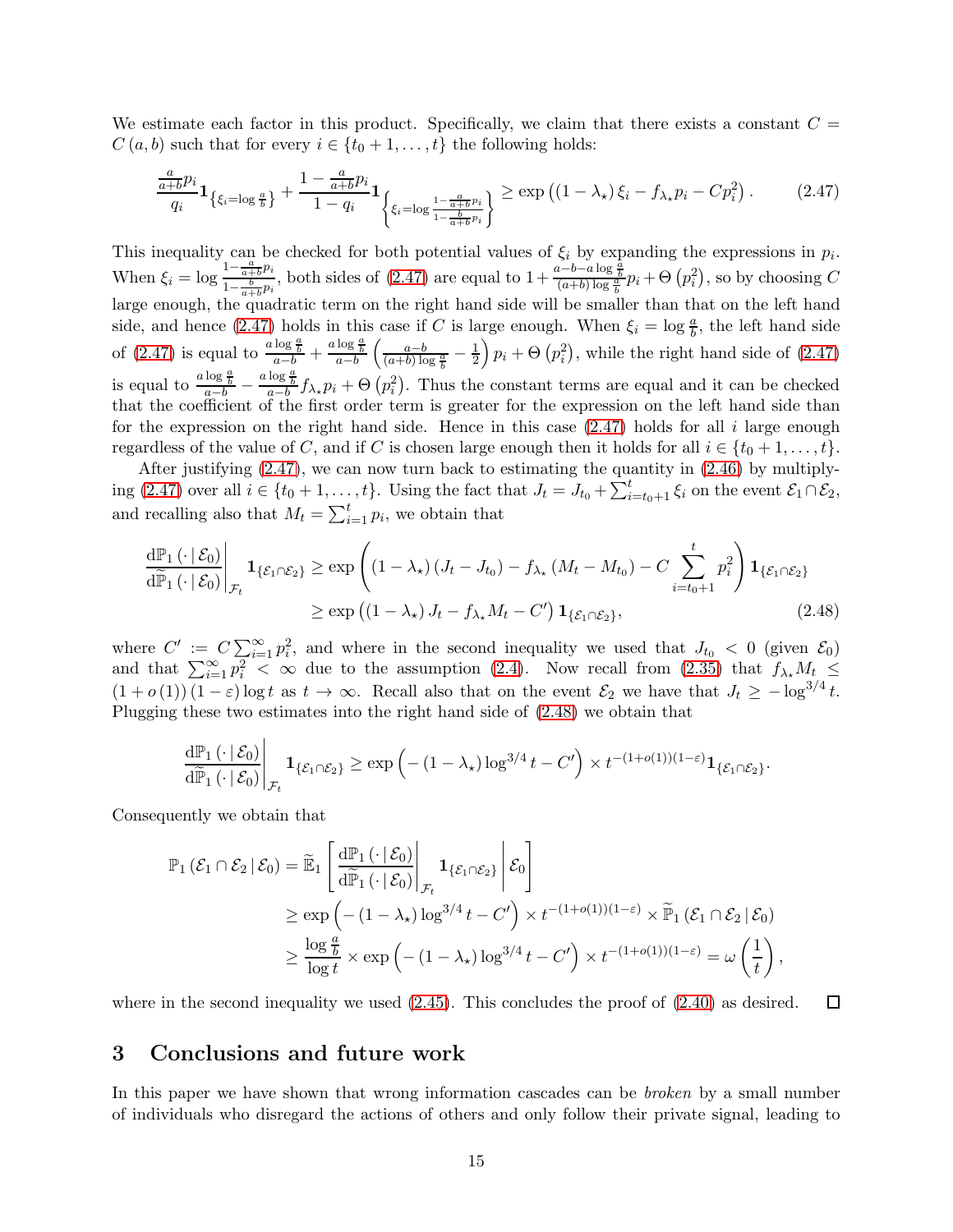asymptotic learning of the correct action. Moreover, we determined precisely the optimal asymptotic rate of decay of the error probability at a given time t.

This paper initiates a larger investigation into a broad family of problems that probe the fragility of information cascades. We collect here some natural directions for future work.

• Alternative objectives. While asymptotic learning is the primary objective, once this is achieved one can ask to minimize various notions of error. In this paper we focused on the optimal asymptotic rate at which the error probability  $E_t$  can go to zero, but other notions of error are natural to consider as well. For instance, what is the expected number of errors until time  $t$  and how can this be minimized? That is, what is

$$
NE_{t} \equiv NE_{t}(a, b) := \inf_{\{p_{i}\}_{i=1}^{t}} \mathbb{E}\left[\sum_{i=1}^{t} \mathbf{1}_{\{Z_{i} \neq \theta\}}\right]
$$

and what are the optimal revealing probabilities to achieve this? Theorem [1.1](#page-2-3) implies that  $NE_t \leq (1+o(1)) \kappa_{\star} \log t$ . We conjecture that  $NE_t = (1+o(1)) c \log t$  for some constant c such that  $0 < c < \kappa_{\star}$ .

- Alternative behavioral models. In this paper we considered a particular model: each player is either a Bayesian or follows their private signal blindly. More generally, one can consider any (causal) behavioral model that deviates from a pure Bayesian model. How do various notions of error depend on the model specifics?
- More general setups. In this paper we considered the simplest possible setup: two possible states of the world, a uniform prior over them, with each state corresponding to a distribution over two possible private signals, which are in a natural bijection with the possible states of the world. More generally one can ask the same questions with  $k$  possible states of the world, a general prior over them, and each possible state of the world corresponding to a distribution over  $\ell$  possible private signals.
- Unknown parameters. We assumed that the players know the revealing probabilities  ${p_t}_{t=1}^{\infty}$ . What if these are unknown, or if the players believe that they are  ${p_t}_{t=1}^{\infty}$  when they are actually  ${q_t}_{t=1}^{\infty}$ ? Does asymptotic learning occur? If so, what is the optimal learning rate?

We suspect that, for many of these problems, the results and techniques of this paper will be useful in determining the correct order of magnitude for the relevant quantities. However, just like in this paper, determining the precise constants will require a deeper understanding of the specific problem of interest.

# Acknowledgements

We thank Louigi Addario-Berry for helpful comments.

### <span id="page-15-0"></span>References

[1] D. Acemoglu, M. A. Dahleh, I. Lobel, and A. Ozdaglar. Bayesian Learning in Social Networks. *The Review of Economic Studies*, 78(4):1201–1236, 2011.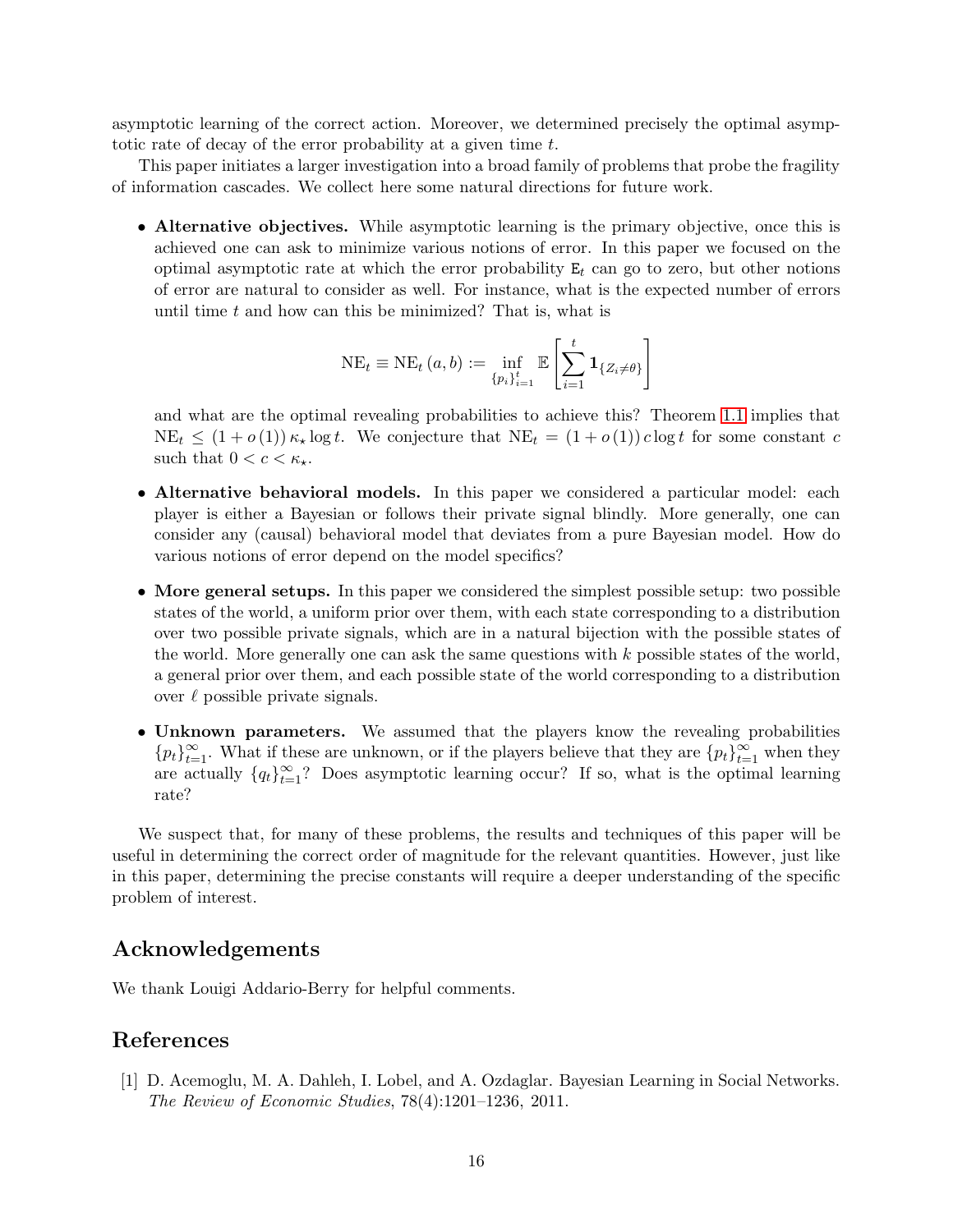- <span id="page-16-10"></span><span id="page-16-3"></span>[2] R. Agrawal. Sample mean based index policies by  $O(\log n)$  regret for the multi-armed bandit problem. *Advances in Applied Probability*, 27(4):1054–1078, 1995.
- <span id="page-16-1"></span>[3] L. R. Anderson and C. A. Holt. Information Cascades in the Laboratory. *The American Economic Review*, 87(5):847–862, 1997.
- <span id="page-16-4"></span>[4] A. V. Banerjee. A Simple Model of Herd Behavior. *The Quarterly Journal of Economics*, 107(3):797–817, 1992.
- <span id="page-16-2"></span>[5] A. E. Bernardo and I. Welch. On the Evolution of Overconfidence and Entrepreneurs. *Journal of Economics & Management Strategy*, 10(3):301–330, 2001.
- [6] S. Bikhchandani, D. Hirshleifer, and I. Welch. A Theory of Fads, Fashion, Custom, and Cultural Change as Informational Cascades. *Journal of Political Economy*, 100(5):992–1026, 1992.
- <span id="page-16-6"></span>[7] B. Celen and S. Kariv. Distinguishing Informational Cascades from Herd Behavior in the Laboratory. *The American Economic Review*, 94(3):484–498, 2004.
- <span id="page-16-7"></span>[8] Y. Cheng, W. Hann-Caruthers, and O. Tamuz. A Deterministic Protocol for Sequential Asymptotic Learning. Preprint available at <http://people.hss.caltech.edu/~tamuz/papers/deterministic.pdf>, 2017.
- <span id="page-16-16"></span><span id="page-16-0"></span>[9] D. Easley and J. Kleinberg. *Networks, Crowds, and Markets: Reasoning about a Highly Connected World*. Cambridge University Press, 2010.
- <span id="page-16-13"></span>[10] D. A. Freedman. On tail probabilities for martingales. *The Annals of Probability*, 3(1):100–118, 1975.
- <span id="page-16-11"></span>[11] D. Gale and S. Kariv. Bayesian Learning in Social Networks. *Games and Economic Behavior*, 45(2):329–346, 2003.
- <span id="page-16-12"></span>[12] W. Hann-Caruthers, V. V. Martynov, and O. Tamuz. The speed of sequential asymptotic learning. Preprint available at <https://arxiv.org/abs/1707.02689>, 2017.
- [13] M. Harel, E. Mossel, P. Strack, and O. Tamuz. Groupthink and the Failure of Information Aggregation in Large Groups. Preprint available at <https://arxiv.org/abs/1412.7172>, 2017.
- <span id="page-16-5"></span>[14] D. Kahneman and A. Tversky. On the Psychology of Prediction. *Psychological Review*, 80(4):237–251, 1973.
- <span id="page-16-9"></span>[15] T. L. Lai and H. Robbins. Asymptotically Efficient Adaptive Allocation Rules. *Advances in Applied Mathematics*, 6(1):4–22, 1985.
- <span id="page-16-8"></span>[16] T. N. Le, V. G. Subramanian, and R. A. Berry. Information Cascades with Noise. *IEEE Transactions on Signal and Information Processing over Networks*, 3(2):239–251, 2017.
- <span id="page-16-14"></span>[17] E. Mossel, A. Sly, and O. Tamuz. On Agreement and Learning. Preprint available at <https://arxiv.org/abs/1207.5895>, 2012.
- <span id="page-16-15"></span>[18] E. Mossel, A. Sly, and O. Tamuz. Asymptotic learning on Bayesian social networks. *Probability Theory and Related Fields*, 158(1-2):127–157, 2014.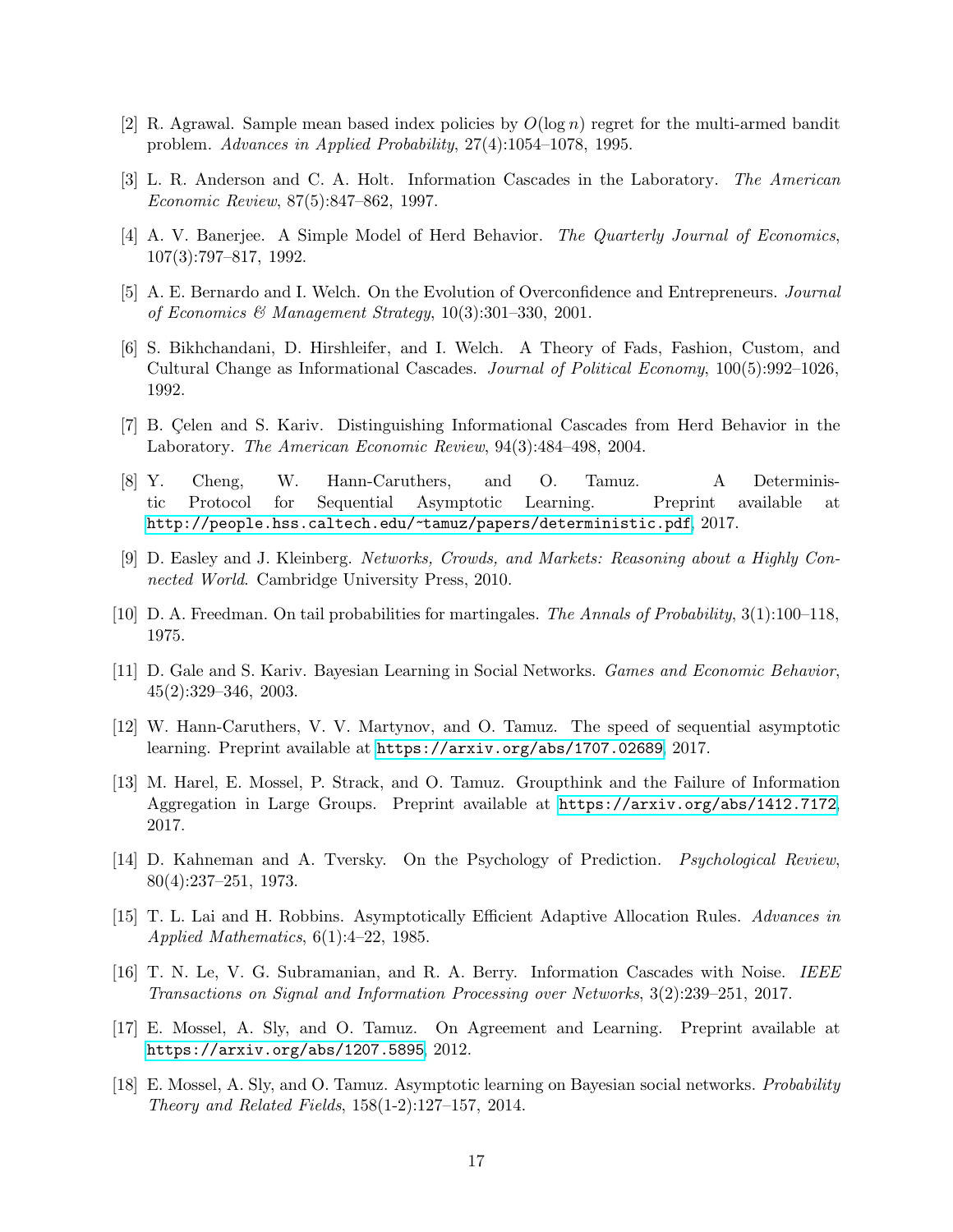- <span id="page-17-2"></span><span id="page-17-0"></span>[19] E. Mossel, A. Sly, and O. Tamuz. Strategic Learning and the Topology of Social Networks. *Econometrica*, 83(5):1755–1794, 2015.
- <span id="page-17-1"></span>[20] D. Sgroi. Optimizing Information in the Herd: Guinea Pigs, Profits, and Welfare. *Games and Economic Behavior*, 39(1):137–166, 2002.
- [21] L. Smith and P. Sørensen. Pathological Outcomes of Observational Learning. *Econometrica*, 68(2):371–398, 2000.

## <span id="page-17-3"></span>A Auxiliary proofs

#### A.1 Proof of [\(2.29\)](#page-10-0)

To prove [\(2.29\)](#page-10-0), first note that the set  $A_t$  is either empty, in which case  $R_t^{(1)} = 1$ , or it can be decomposed into blocks of consecutive integers. That is, there exist integers  $\ell_1, u_1, \ell_2, u_2, \ldots, \ell_k, u_k$ such that  $\ell_i \leq u_i$  for every  $i \in [k]$ ,  $u_i+1 < \ell_{i+1}$  for every  $i \in [k-1]$ , and  $A_t = \bigcup_{i=1}^k {\ell_i, \ell_{i+1}, \ldots, \ell_i}$ . We can then write

<span id="page-17-4"></span>
$$
R_t^{(1)} = \prod_{i=1}^k \prod_{j=\ell_i}^{u_i} \frac{R_j}{R_{j-1}} = \prod_{i=1}^k \frac{R_{u_i}}{R_{\ell_i-1}}.
$$
\n(A.1)

Since  $\ell_i \in A_t$  we have that  $R_{\ell_i-1} > \frac{a}{b}$  $\frac{a}{b}$  for every  $i \in [k]$ , and since  $u_i + 1 \notin A_t$  we have that  $R_{u_i} \leq \frac{a}{b}$ b for every  $i \in [k]$ ; the condition  $R_t \leq \frac{a}{b}$  $\frac{a}{b}$  is necessary to ensure that this latter fact holds for  $i = k$  as well, that is, that  $R_{u_k} \leq \frac{a}{b}$  $\frac{a}{b}$ . Putting these together we obtain that each factor in  $(A.1)$  is at most 1, showing that [\(2.29\)](#page-10-0) holds.

### A.2 Proof of [\(2.30\)](#page-10-1)

We first rewrite the probability in question by taking logarithms:

$$
\mathbb{P}_1\left(R_t^{(1)} \leq t^{-C_1}\right) = \mathbb{P}_1\left(\sum_{i \in A_t} \log \frac{R_i}{R_{i-1}} \leq -C_1 \log t\right).
$$

Given  $\theta = 1$  and  $i \in A_t$ , the random variable log  $\frac{R_i}{R_{i-1}}$  has the following distribution: it takes the value  $\log \frac{b}{a}$  with probability  $\frac{b}{a+b}p_i$  and it takes the value  $\log \frac{1-\frac{b}{a+b}}{1-\frac{a}{b}}$  $\frac{0}{a+b}p_i$  $1-\frac{a}{a}$  $\frac{\frac{a+b^{p_i}}{a}}{\frac{a+b^{p_i}}{a+b^{p_i}}}$  with probability  $1-\frac{b}{a+b^{p_i}}$  $\frac{b}{a+b}p_i.$ Define  $Y_i := \left(\log \frac{R_i}{R_{i-1}}\right)$ ) ∧ 0. Thus, given  $\theta = 1$  and  $i \in A_t$ , the random variable  $Y_i$  takes the value  $\log \frac{b}{a}$  with probability  $\frac{b}{a+b}p_i$  and it takes the value 0 otherwise. We then have that

$$
\mathbb{P}_1\left(\sum_{i\in A_t}\log\frac{R_i}{R_{i-1}}\leq -C_1\log t\right)\leq \mathbb{P}_1\left(\sum_{i\in A_t}Y_i\leq -C_1\log t\right)=\mathbb{P}_1\left(\sum_{i\in A_t}\frac{-Y_i}{\log\frac{a}{b}}\geq \frac{C_1}{\log\frac{a}{b}}\log t\right),
$$

and notice that  $Y'_i := -Y_i/\log \frac{a}{b}$  is a Bernoulli random variable with expectation  $\mathbb{E}Y'_i = \frac{b}{a+b}$  $\frac{b}{a+b}p_i$ . Let  ${B_i}_{i=1}^{\infty}$  be independent Bernoulli random variables with expectation  $\mathbb{E}B_i = \frac{b}{a+1}$  $\frac{b}{a+b}p_i$ . We then have the following bound:

$$
\mathbb{P}_1\left(\sum_{i\in A_t} \frac{-Y_i}{\log\frac{a}{b}} \ge \frac{C_1}{\log\frac{a}{b}}\log t\right) \le \mathbb{P}\left(\sum_{i=1}^t B_i \ge \frac{C_1}{\log\frac{a}{b}}\log t\right).
$$